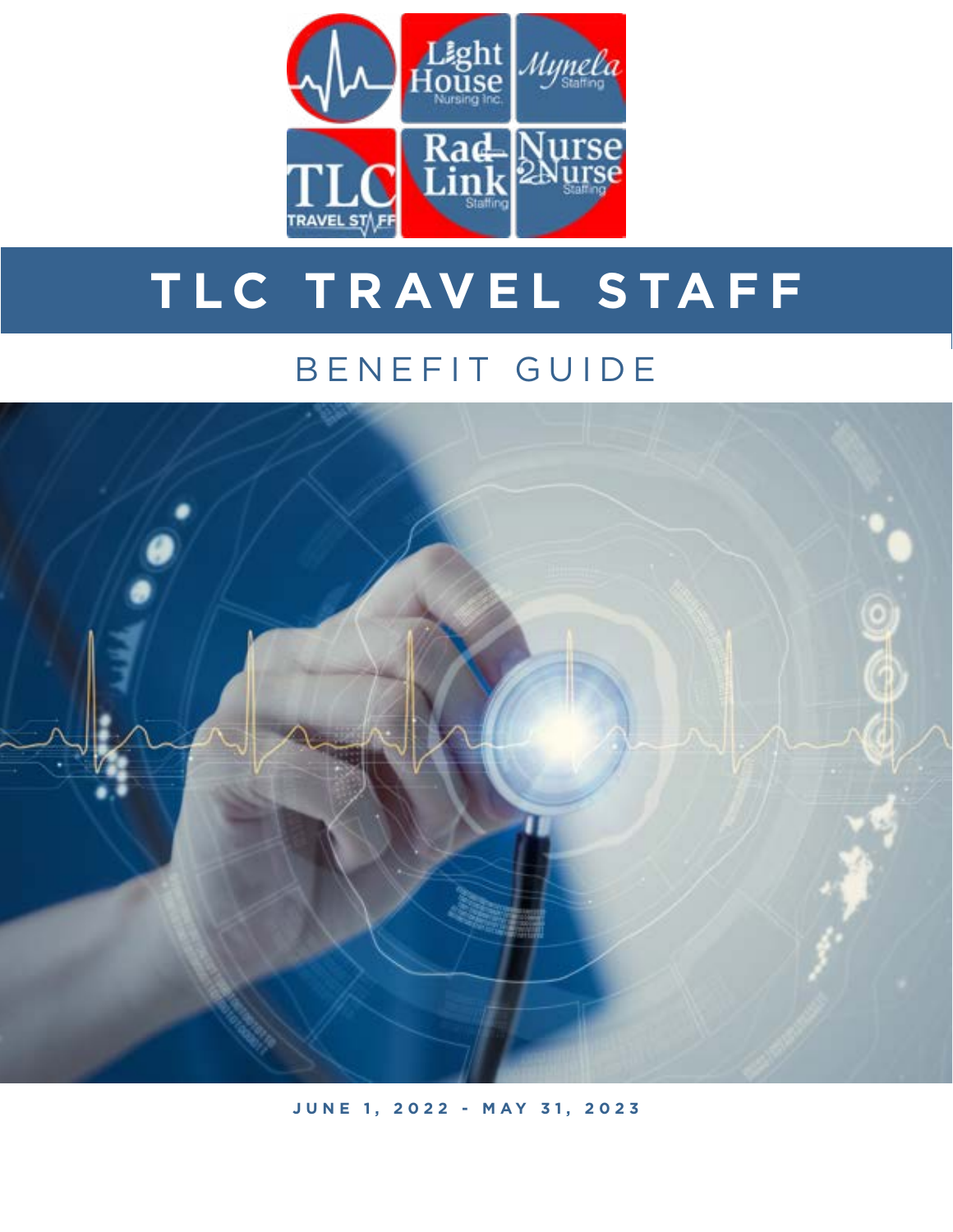### Dear Valued Employee,

We are happy to provide you with this Benefit Guide to summarize your employee benefits for the 2022-2023 plan year.

TLC Travel Staff recognizes that benefits are an important part of your life as an employee. Our benefits program will help you choose what works best for your needs and your budget.

This document is not just an enrollment guide; it is a resource for you and your family to use throughout the year. Inside you will find a summary of each benefit plan and helpful tips you may not have known about in the past. This guide is designed to break down the insurance benefits to help you make an informed decision regarding the selection and management of the services and benefits provided to you as an employee of TLC Travel Staff.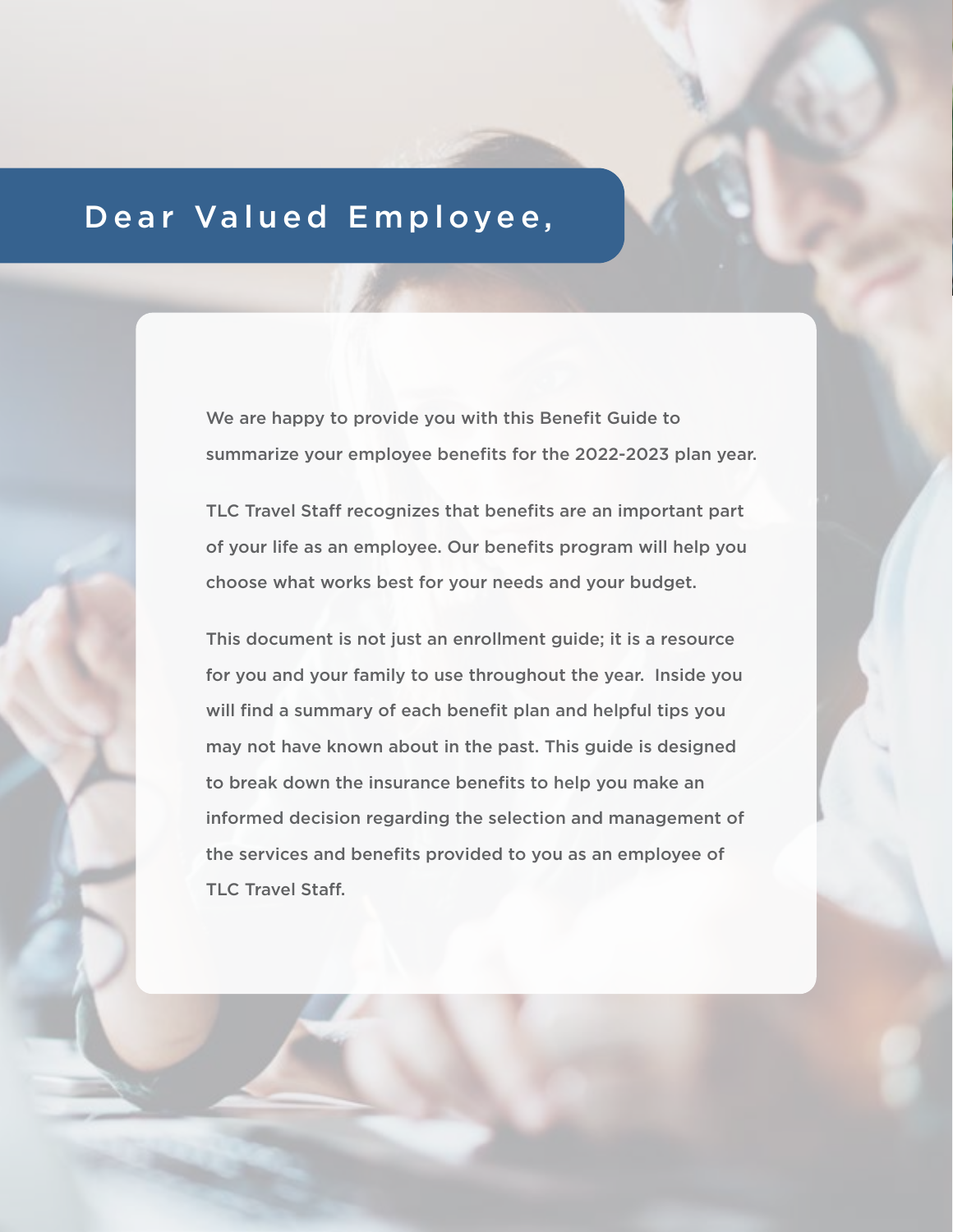<span id="page-2-0"></span>

### **IMPORTANT NOTICE** TO EMPLOYEES:

This Benefit Guide provides a general description of the various benefits available to you through the TLC Travel Staff Employee Benefits program. The details of these plans and policies are contained in the official plan and policy documents.

This guide is meant only to cover the major points of each plan or policy, for illustrative purposes only. It does not contain all of the facts regarding coverage, limitations, or exclusions that are contained in the policy documents. In the event of a conflict between the information in this guide and the formal policy documents, the formal documents will govern.

# **CONTENTS**

| 14  Medicare Part D Creditable Coverage<br><b>Disclosure</b> |
|--------------------------------------------------------------|
|                                                              |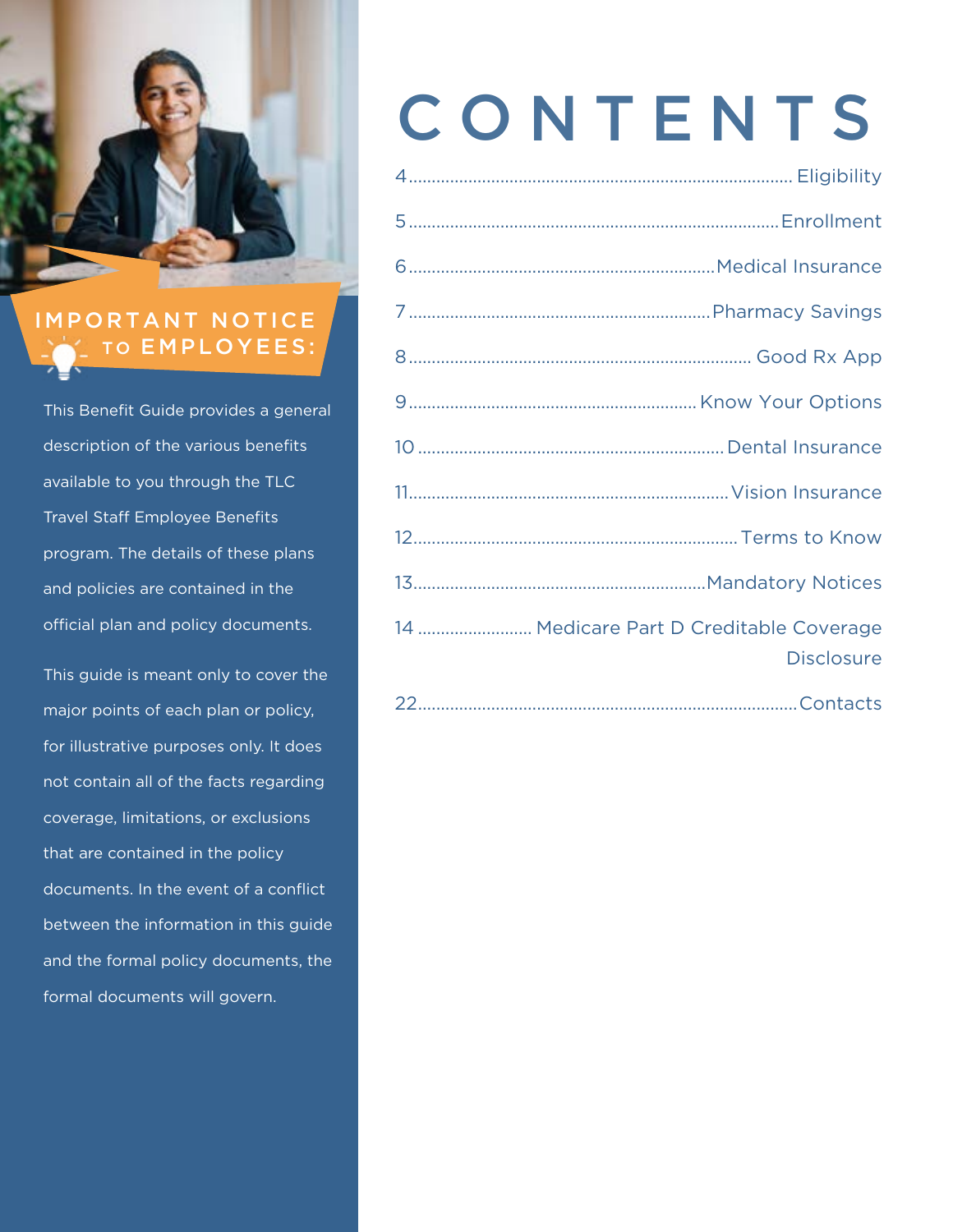<span id="page-3-0"></span>

All full time employees working an average of 30 hours per week are eligible to enroll in benefits.

For specific details, please refer to the plan documents.

New full time employees' benefits for all lines of coverage will begin on date of hire.

### FOR YOUR FAMILY

Legislation regulates eligibility requirements for dependent coverage on Medical insurance plans. It is important for everyone to understand what constitutes eligibility and what the implications could be for not following the eligibility guidelines.

#### $\mathcal Q$  Examples of **Eligible Dependents** includes:

- Legal Spouse
- Domestic Partner
- Dependent children

Healthcare reform legislation restricts a plan or issuer from denying coverage for a child under age 26 based on any of the following factors:

- Financial dependence on the employee
- Residency with the employee
- Student status
- Marital status
- Employment status

### QUALIFYING EVENT DOCUMENTATION

When you first enroll, and/or if you change coverage mid-year due to a qualifying event, you may be asked to provide the applicable documents from the following list:

Spouse Verification Documentation:

Marriage Certificate

Child Verification Documentation:

Birth Certificate, court document awarding custody or requiring coverage

#### Domestic Partner Documentation:

Completed and signed affidavit of Domestic Partnership

You can provide these documents to your HR department.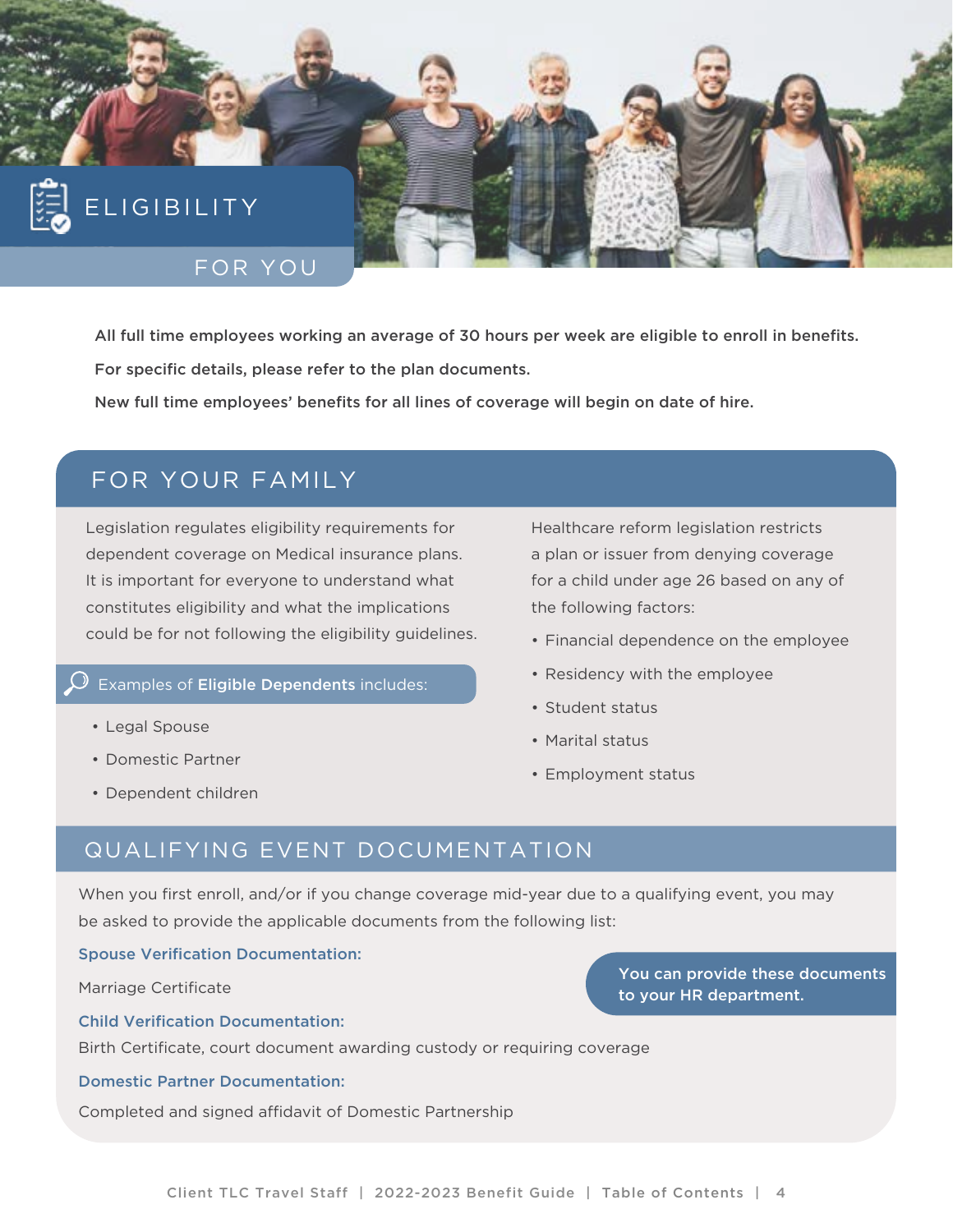### <span id="page-4-0"></span>ENROLLMENT

#### When can I apply for my Benefits?

- During your initial new hire eligibility period
- During the annual open enrollment period
- Within 30 days of a qualified life event



### MID-YEAR ENROLLMENT CHANGES – Section 125 Cafeteria Plan

Employees receive the tax benefits of a Section 125 Cafeteria Plan. This plan allows you to pay for your employee benefits on a pre-tax basis to be deducted from your paycheck.

When you elect to pay for these authorized benefits pre-tax, you save because you are paying less in taxes. You do not pay Federal Income or Social Security taxes on these designated benefit dollars. Therefore, you lower your taxable income. This will allow you to take home more of your paycheck, decreasing the net cost of the benefit you are purchasing.

IRS regulations state that benefit choices cannot be changed in the middle of a plan year unless you experience a qualifying life event.

Changes must be reported within 30 days of the actual event.

#### $\overline{O}$  Some common qualifying events may include:

- Marriage, Divorce or Death of Spouse
- Birth, Adoption or change in legal custody
- Loss of other coverage
- Enrollment in the Marketplace Exchange
- Change in Medicare or Medicaid entitlement
- FMLA or Military Leave

#### Please Note:

The IRS does not consider event to drop coverage.

To determine if any of these apply to you, please check with your Human Resources representative.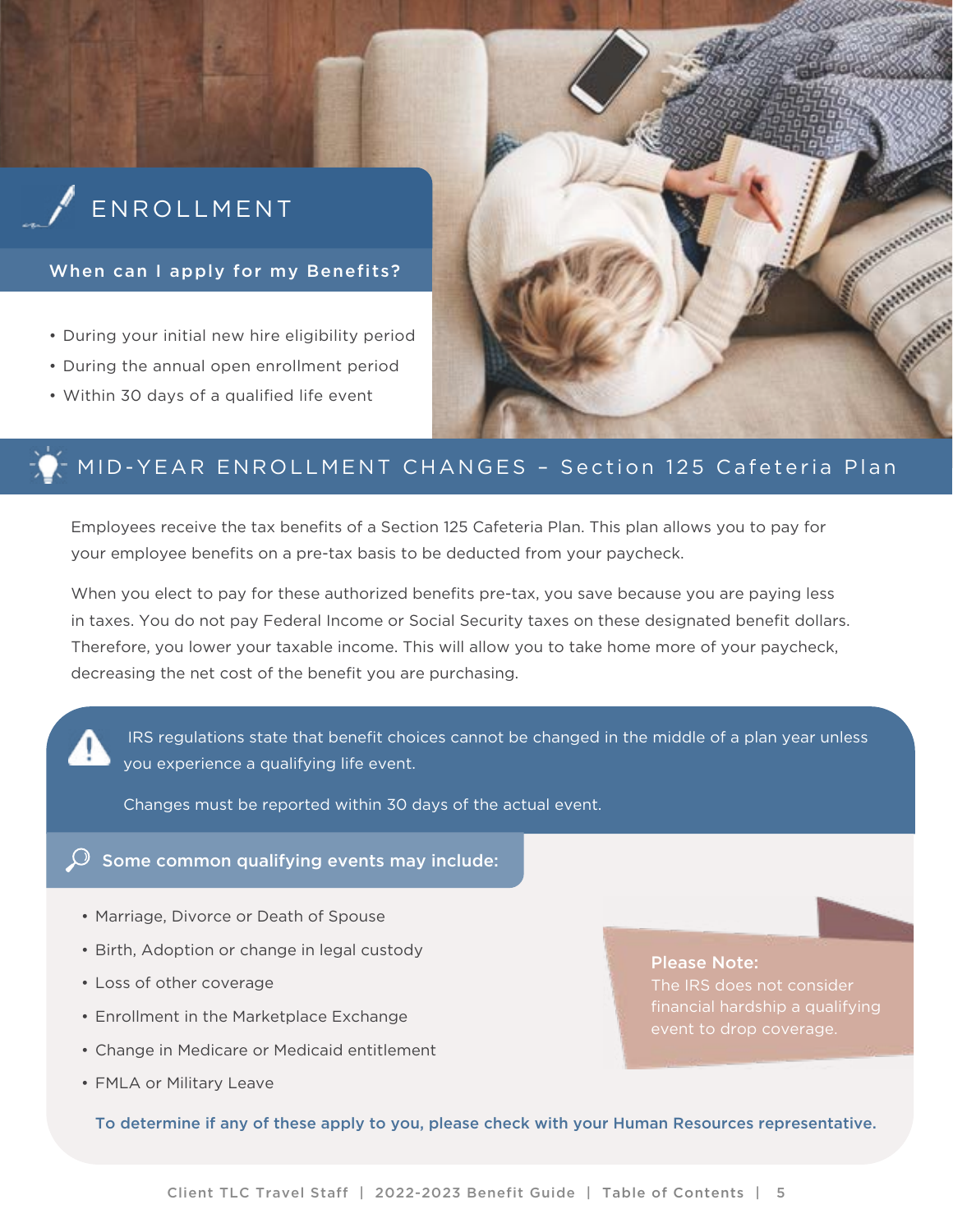<span id="page-5-0"></span>

# MEDICAL INSURANCE



UNITED HEALTHCARE

| <b>AXKQ</b>                                  | <b>AXKO</b>                           |  |
|----------------------------------------------|---------------------------------------|--|
| \$5,000/\$10,000                             | \$2,000 / \$4,000                     |  |
| Calendar Year                                | Calendar Year                         |  |
| Embedded                                     | Embedded                              |  |
| \$7,150 / \$14,300                           | \$7,150 / \$14,300                    |  |
| 20%                                          | 20%                                   |  |
| \$15 / \$45 / \$85 / \$200                   | \$15 / \$45 / \$85 / \$200            |  |
| \$37.50 / \$112.50 / \$212.50 / \$500        | \$37.50 / \$112.50 / \$212.50 / \$500 |  |
|                                              |                                       |  |
| \$15 (\$0 if under age 19)                   | \$15 (\$0 if under age 19)            |  |
| \$0                                          | \$0                                   |  |
| \$50/100                                     | \$50/100                              |  |
| <b>No</b>                                    | <b>No</b>                             |  |
|                                              |                                       |  |
|                                              |                                       |  |
|                                              | Covered 100%                          |  |
|                                              |                                       |  |
|                                              |                                       |  |
|                                              |                                       |  |
| Deductible + Coinsurance                     | Deductible + Coinsurance              |  |
| Deductible + Coinsurance                     | Deductible + Coinsurance              |  |
| Deductible + Coinsurance                     | Deductible + Coinsurance              |  |
| <b>HOSPITALIZATION / OUTPATIENT SERVICES</b> |                                       |  |
| Deductible + Coinsurance                     | Deductible + Coinsurance              |  |
| Deductible + Coinsurance                     | Deductible + Coinsurance              |  |
| \$300 + Deductible + Coinsurance             | \$300 + Deductible + Coinsurance      |  |
| \$25                                         | \$25                                  |  |
|                                              |                                       |  |
| \$10,000 / \$20,000                          | \$5,000 / \$10,000                    |  |
| \$20,000 / \$40,000                          | \$10,000 / \$20,000                   |  |
| 50%                                          | 50%                                   |  |
| EMPLOYEE WEEKLY PAYROLL DEDUCTIONS           |                                       |  |
| \$70.20                                      | \$76.08                               |  |
| \$210.60                                     | \$228.24                              |  |
| \$210.60                                     | \$228.24                              |  |
|                                              |                                       |  |
|                                              | Covered 100%                          |  |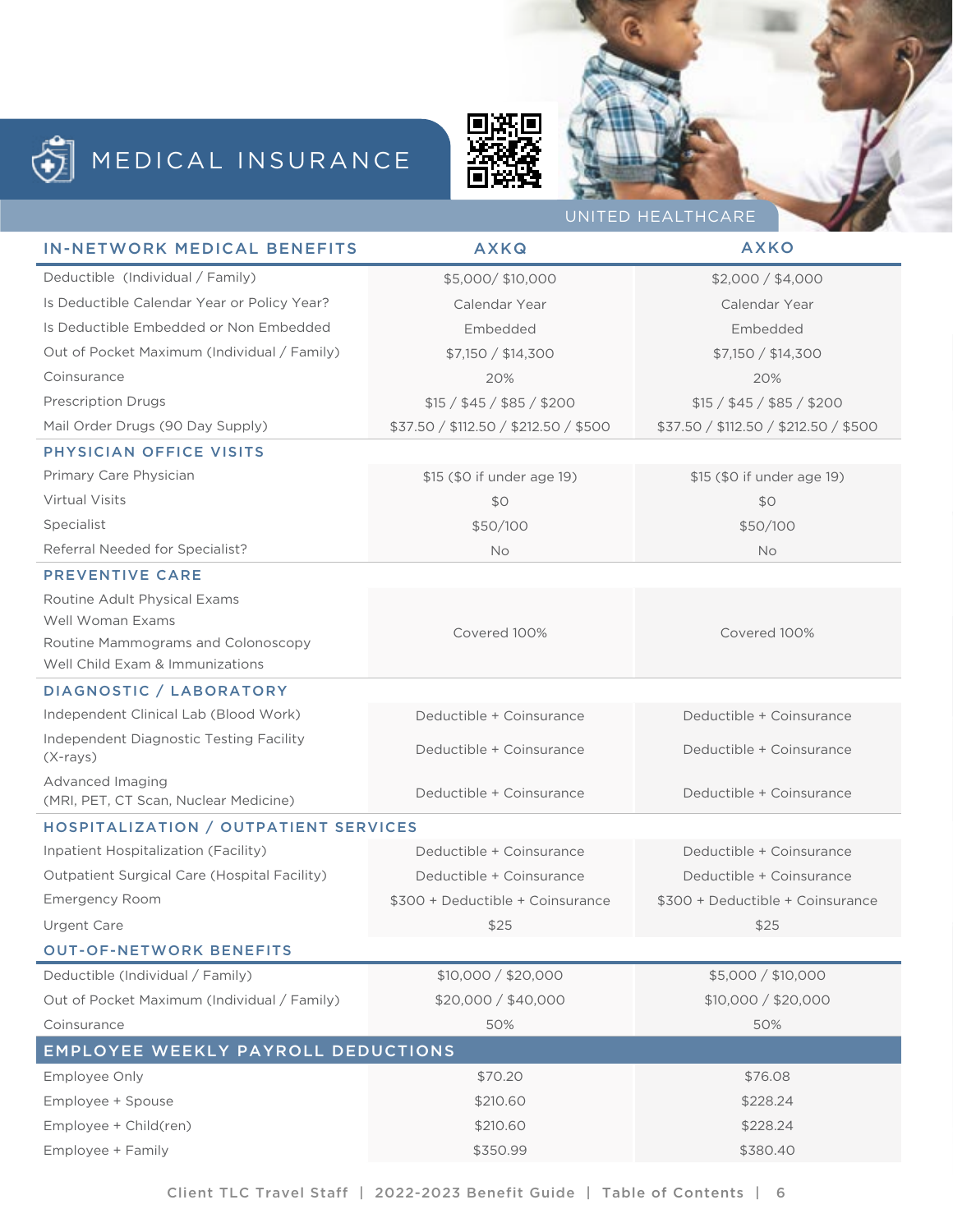### PHARMACY SAVINGS

How to make the most of your medical and pharmacy benefits for your plan year.



<span id="page-6-0"></span>**MWWW** 

#### Walmart Pharmacy Savings

#### Generic \$4 Program

\$4 Generic Medication for 30 Day Supply \$10 Generic Medication for 90 Day Supply The price is available in select stores only. For more information, please visit [www.walmart.com/pharmacy](http://www.walmart.com/pharmacy)

# $\mathsf{GoodR}_x$

#### GoodRx Pharmacy Savings

GoodRx will allow you to compare the cost of medication between many of your local pharmacies. Good Rx can provide coupons to use at the pharmacy as well as a drug savings card that can be used to access other discounts

Good Rx can be used for pet medications too!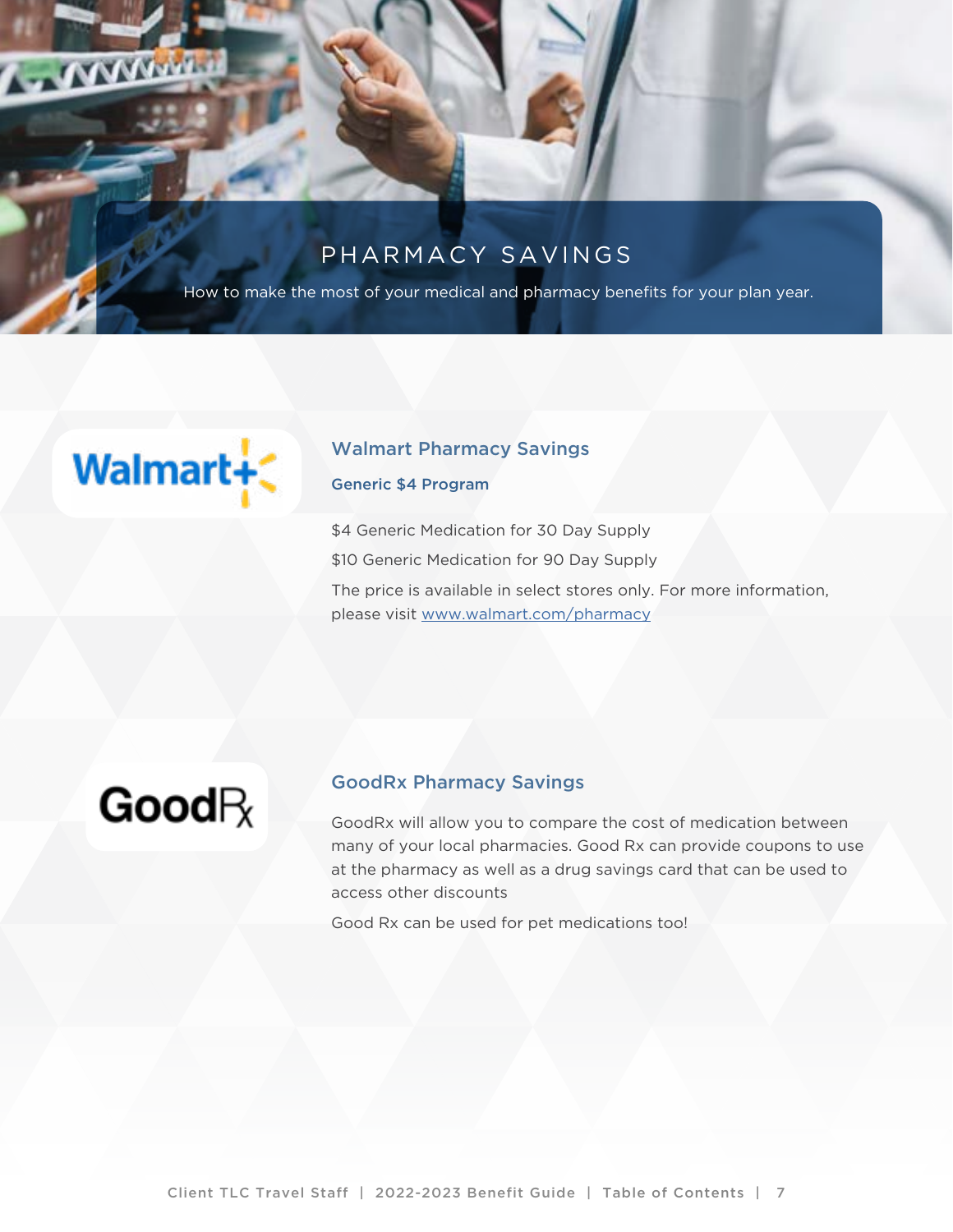# <span id="page-7-0"></span> $\mathsf{GoodR}_x$

You can find the lowest price on prescriptions right from your cell phone!

#### Best of all - it's FREE!

#### How GoodRx can help

Every week, GoodRx collects millions of prices and discounts from pharmacies, drug manufacturers and other sources. Use their app to compare prices at pharmacies near you. GoodRx will show you prices\*, coupons, discounts, and saving tips.

#### Don't pay too much!

Prices for prescription drugs vary widely between pharmacies. U.S. drug prices are neither fixed nor regulated. The cost of a prescription may differ more than \$100 betwen two pharmacies across the street from each other.

#### Free and easy to use

- Instant access to the lowest prices for prescription drugs at more than 75,000 pharmacies
- Coupons and savings tips that can cut your prescription costs by 50% or more
- Side effects, pharmacy hours and locations, pill images, and much more

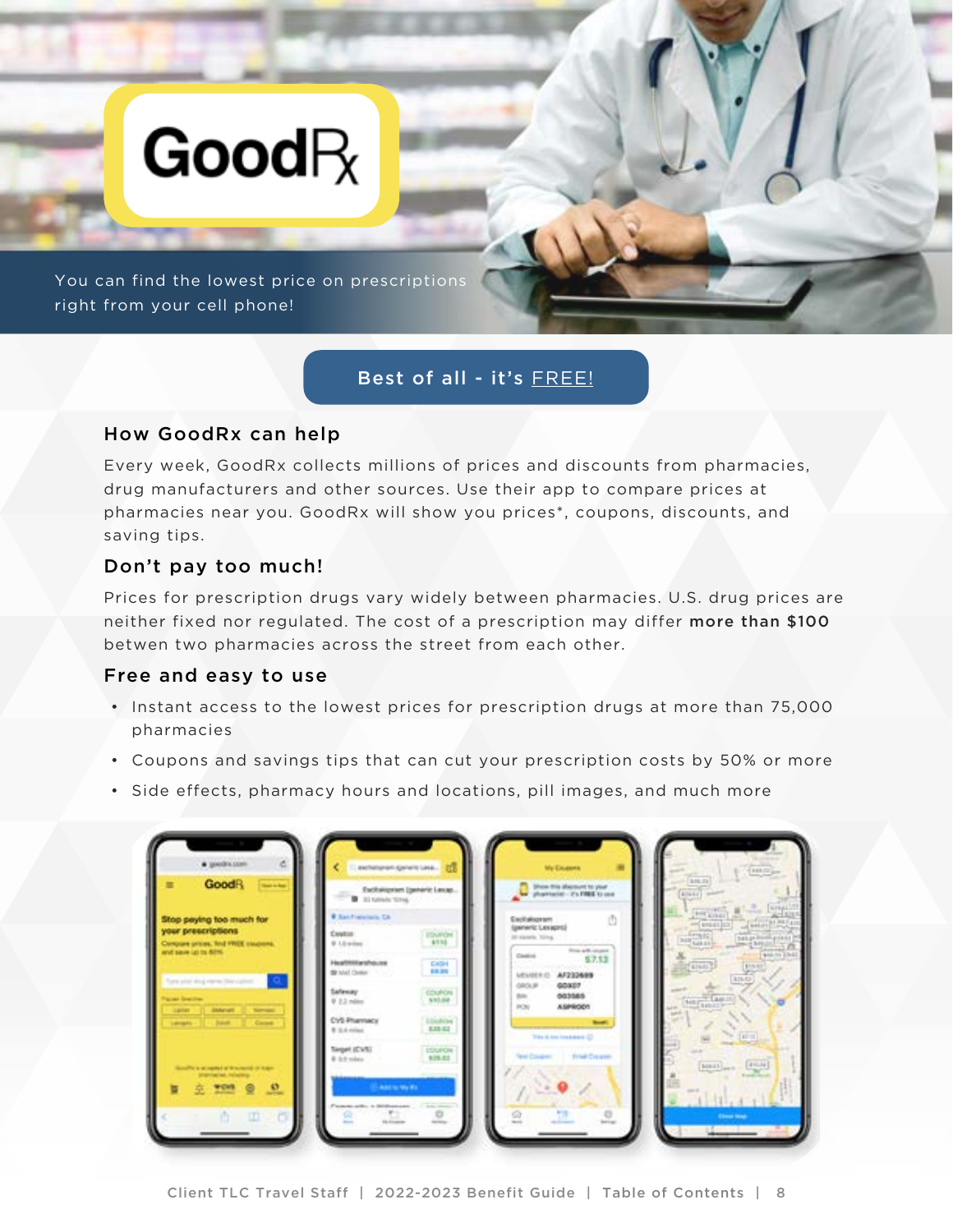### KNOW YOUR OPTIONS

# <span id="page-8-0"></span>5 HEALTHCARE OPTIONS

to help you make the best decision for your medical needs

### Virtual Visits \$

24/7/365 access to a doctor through the convenience of phone or video consults

You can receive care for:

Cough, Cold & Flu • Allergies • Skin Problems

• Sinus Problems • Minor Fevers



### Doctor's Office \$\$

Routine care or treatment for a current health issue

#### You can receive care for:

Routine Checkups • Immunizations • Preventive Services Manage Medications



### Emergency Room \$\$\$\$

For a true medical emergency that results in serious jeopardy to your health, impairment of bodily functions or organs

#### You can receive care for:

Head Trauma or Loss of Consciousness • Chest Pain Numbness or Difficulty Speaking • Severe Abdominal Pain Coughing or Vomiting Blood • Severe Bleeding and Burns



Convenience Care Clinic \$ Your condition is not urgent or an emergency.

Conveniently located in Walgreen's\*, Walmart\* and Target\* \*Check with your carrier to see which Convenience Care locations are in your network.

#### You can receive care for:

Cough, Cold & Flu • Pink Eye • Urinary Tract Infections Ear Infections • Head Lice • Insect Bites Minor Burns, Cuts, and Scrapes • Sprains and Strains



### Urgent Care Center \$\$\$

#### You need medical care fast for a non-emergent medical issue

#### You can receive care for:

|  | Migraines • Severe Back Pain • Vomiting and Diarrhea |
|--|------------------------------------------------------|
|  | Minor Broken Bones • Asthma Attacks • Severe Cough   |
|  | Animal Bites • Wounds Requiring Stitches             |

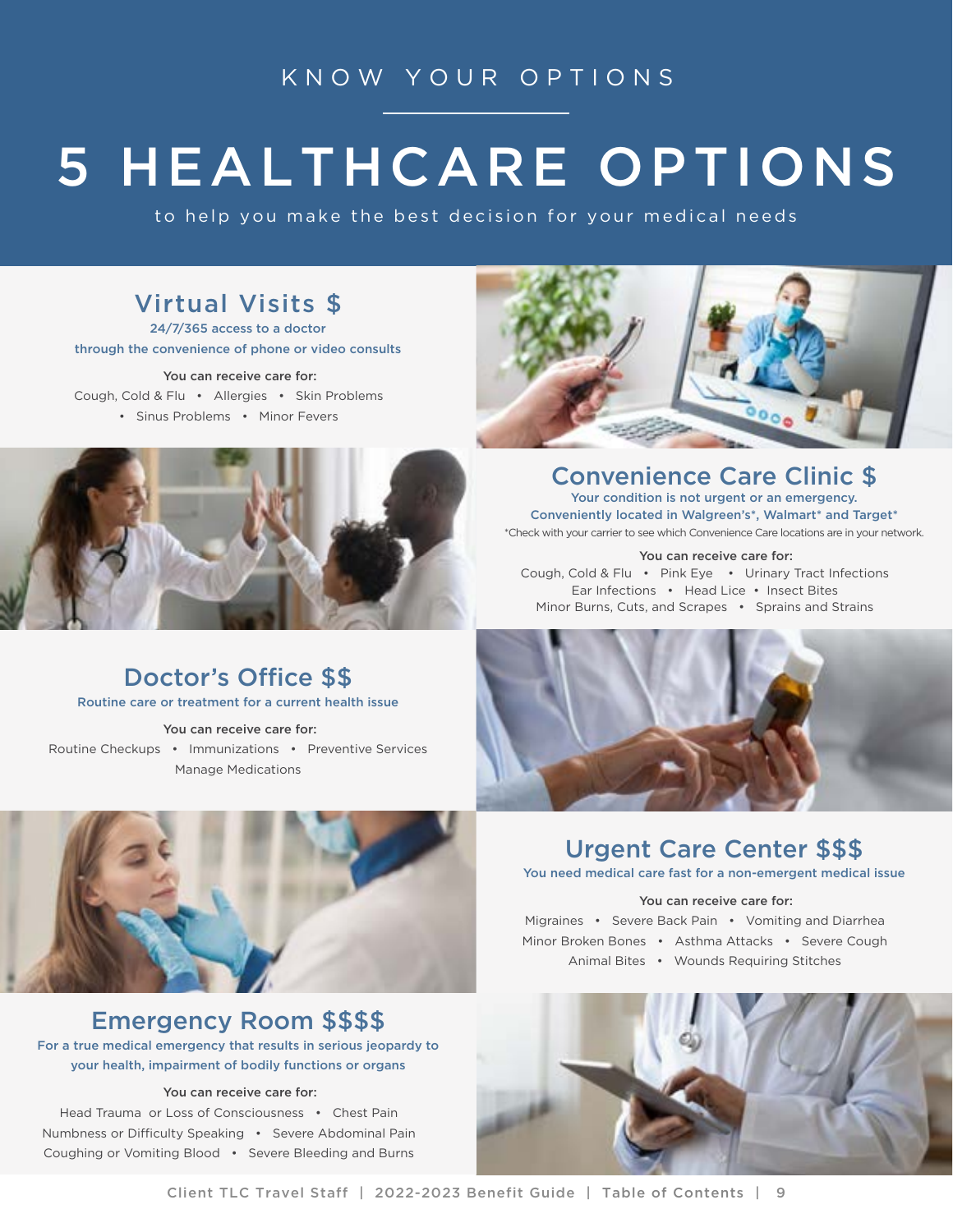# <span id="page-9-0"></span>DENTAL INSURANCE

 $\sim$ 





### GUARDIAN

| <b>BENEFITS SUMMARY</b>                              | <b>DENTALGUARD PREFERRED</b> |                         |
|------------------------------------------------------|------------------------------|-------------------------|
| Annual Deductible (Individual/Family)                | \$50/\$150                   |                         |
| <b>Annual Benefit Maximum</b>                        | \$2,000                      |                         |
| Orthodontia Lifetime Maximum                         | \$1,000                      |                         |
| <b>Waiting Period</b>                                | None                         |                         |
| Maximum Rollover                                     | Included                     |                         |
|                                                      | <b>IN-NETWORK</b>            | <b>OUT-OF-NETWORK</b>   |
| <b>PREVENTIVE SERVICES-DEDUCTIBLE WAIVED</b>         |                              |                         |
| <b>Oral Evaluations</b>                              |                              |                         |
| Prophylaxis: Cleanings                               |                              |                         |
| Fluoride Treatment (child only)                      | Plan pays                    | Plan pays               |
| Bitewing X-rays, Full Mouth X-rays                   | 100%                         | 100%                    |
| Sealants                                             |                              |                         |
| <b>Space Maintainers</b>                             |                              |                         |
| <b>BASIC SERVICES</b>                                |                              |                         |
| Amalgam Restorations (Silver Fillings)               |                              |                         |
| Resin Based Restorations (anterior and<br>posterior) | Plan pays                    | Plan pays               |
| Extractions (routine and surgical)                   | 90%<br>after Deductible      | 80%<br>after Deductible |
| <b>Endodontic Treatments</b>                         |                              |                         |
| Periodontic Treatments                               |                              |                         |
| <b>MAJOR SERVICES</b>                                |                              |                         |
| Crowns                                               |                              |                         |
| Dentures                                             | Plan pays                    | Plan pays               |
| <b>Bridges</b>                                       | 60%<br>after Deductible      | 50%<br>after Deductible |
| Implants                                             |                              |                         |
| <b>ORTHODONTIA SERVICES</b>                          |                              |                         |
| Diagnostics and Treatments (child to age 19)         | 50%                          | 50%                     |
| EMPLOYEE WEEKLY PAYROLL DEDUCTIONS                   |                              |                         |
| Employee Only                                        | \$6.94                       |                         |
| Employee + Spouse                                    | \$14.09                      |                         |
| Employee + Child(ren)                                | \$17.26                      |                         |
| Employee + Family                                    | \$25.99                      |                         |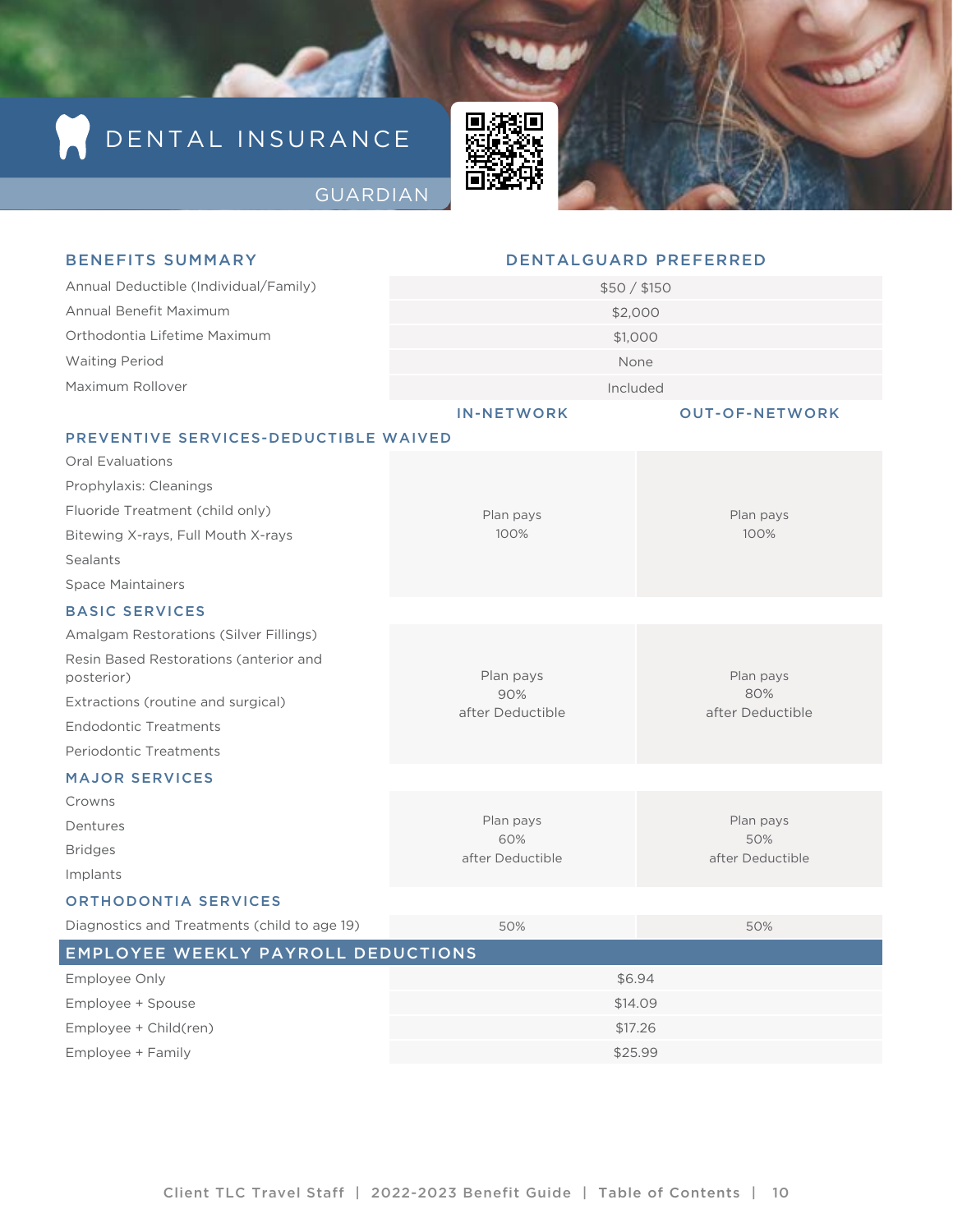### <span id="page-10-0"></span>VISION INSURANCE



GUARDIAN

| <b>BENEFIT SUMMARY</b>                    | <b>IN-NETWORK</b>                                     | <b>FREQUENCY</b> |  |
|-------------------------------------------|-------------------------------------------------------|------------------|--|
| Eye Examination                           | \$10                                                  |                  |  |
| Materials Copay                           | \$25                                                  | 12 Months        |  |
| <b>Eyeglass Frames</b>                    | \$130 Retail allowance; 20% off amount over allowance | 24 Months        |  |
| <b>STANDARD EYEGLASS LENSES</b>           |                                                       |                  |  |
| Single Vision                             |                                                       |                  |  |
| <b>Bifocal</b>                            | Covered 100% after \$25 Copay                         | 12 Months        |  |
| Trifocal                                  |                                                       |                  |  |
| Progressive                               | \$55                                                  |                  |  |
|                                           | CONTACT LENSES (IN LIEU OF EYEGLASSES)                |                  |  |
| Elective                                  | \$130 Retail Allowance                                |                  |  |
| Contact Fitting &<br><b>Evaluation</b>    | 15% Off Professional Fee                              | 12 Months        |  |
| <b>Medically Necessary</b>                | Covered 100% after \$25 Copay                         |                  |  |
| <b>EMPLOYEE WEEKLY PAYROLL DEDUCTIONS</b> |                                                       |                  |  |
| Employee Only                             | \$1.72                                                |                  |  |
| Employee + Spouse                         | \$2.90                                                |                  |  |
| Employee + Child(ren)                     | \$2.96                                                |                  |  |
| Employee + Family                         | \$4.68                                                |                  |  |



of glasses (lenses & frames). You are not eligible for glasses under

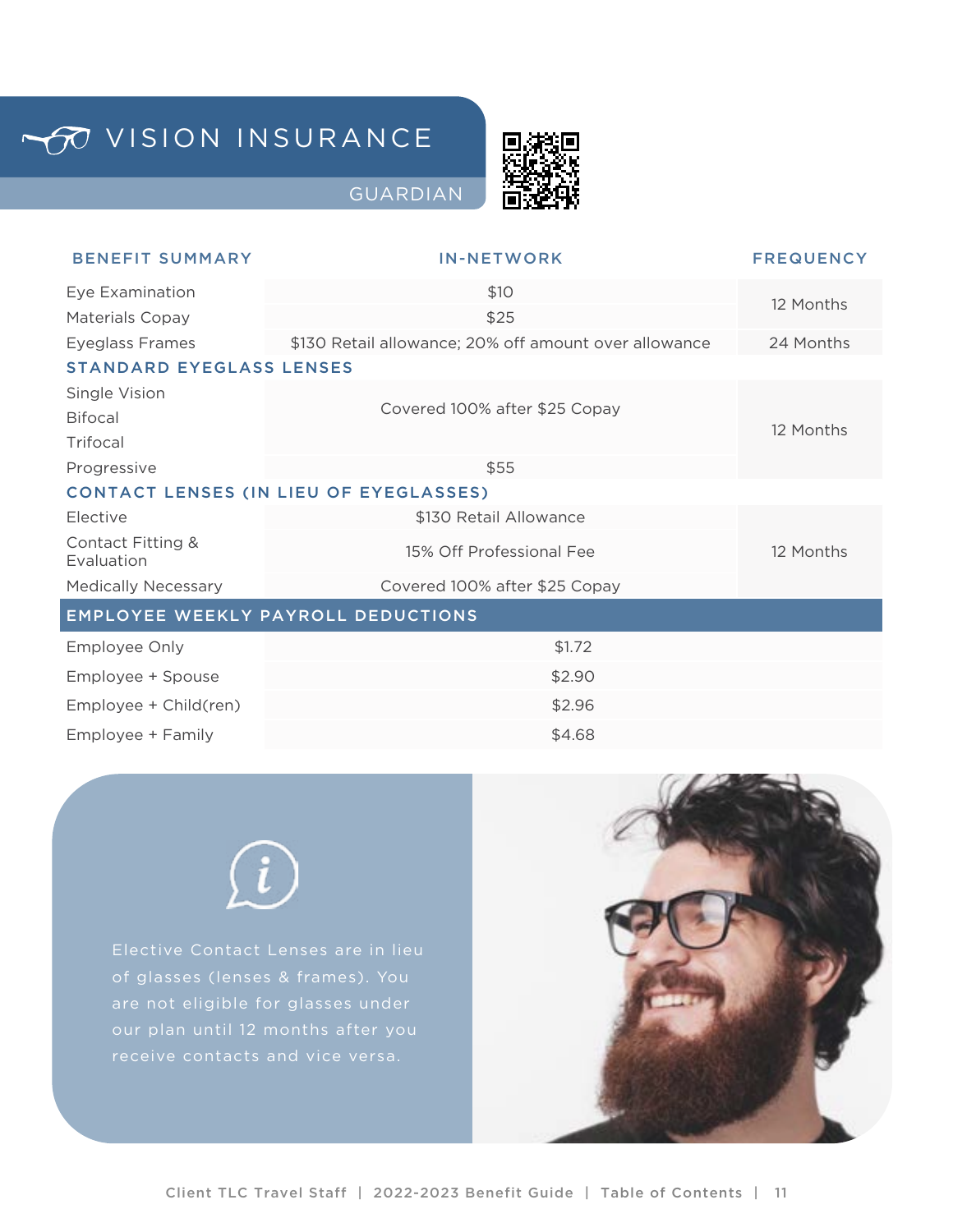# <span id="page-11-0"></span>TERMS TO KNOW

#### SCAN OR CLICK THE QR CODE TO WATCH A [SHORT VIDEO](http://www.benefitfocusmedia.com/content/insurance-office-america/customer-video-library) ON THE TERM YOU WOULD LIKE TO KNOW



ANNUAL ENROLLMENT: Designated period of time during which an employee may enroll in group health coverage. Also, designated period of time during the year when individuals without group coverage may enroll in health coverage without needing medical underwriting.

AD&D: Accidental Death & Dismemberment

CARRIER: The insurance company.

CLAIM: The request for payment for benefits received in accordance with an insurance policy.

COPAY: A co-payment, or copay, is a capped contribution defined in the policy and paid by an insured person each time a medical service is accessed. It must be paid before any policy benefit is payable by an insurance company.

COINSURANCE: A payment made by the covered person in addition to the payment made by the health plan on covered charges, shared on a percentage basis. For example, the health plan may pay 80% of the allowable charge, with the covered person responsible for the remaining 20%. The 20% amount is then referred to as the coinsurance amount.

DEDUCTIBLE: A deductible is the amount you must pay each year before your carrier begins to pay for services. If you have a PPO plan, there is usually a separate higher deductible for using out of network providers.

ELIMINATION PERIOD: This is the time period between injury or illness and the receipt of benefit payments.

EMBEDDED DEDUCTIBLE: An embedded deductible is a system that combines individual and family deductibles in a family health insurance policy. When a health plan has embedded deductibles, it just means that a single member of a family doesn't have to meet the full family deductible in order for after-deductible benefits to kick in, each individual only needs to meet the individual deductible in order for after-deductible benefits to kick in.

EOB (Explanation of Benefits): EOB stands for Explanation of Benefits. This is a document produced by your medical insurance carrier that explains their response and action (whether it is payment, denial, or pending) to a medical claim processed on your behalf.

EVIDENCE OF INSURABILITY (EOI): This is the medical information you must provide that requires review and approval by the insurance company BEFORE coverage becomes effective. This may include medical records and a physical exam.

HMO: Health Maintenance Organization, this type of medical plan is Network exclusive. A participant must receive services from in-network providers except in a case of medical emergency.

IN-NETWORK: Refers to the use of providers who participate in the health plan's provider network. Many benefit plans encourage members to use participating innetwork providers to reduce out-of-pocket expenses.

MAC: Maximum allowable charge

MAIL ORDER PRESCRIPTIONS: Used for maintenance drugs, members can order and refill their prescriptions via postal mail, Internet, fax, or telephone. Once filled, the prescriptions are mailed directly to the member's home.

MAINTENANCE DRUGS: A medication that is anticipated to be taken regularly for several months to treat a chronic condition such as diabetes, high blood pressure and asthma, this also includes birth control.

NON-EMBEDDED DEDUCTIBLE: A non-embedded deductible is also referred to as an aggregate deductible. Under an aggregate deductible, the total family deductible must be paid out-of-pocket before after-deductible benefits kick in for the health care services incurred by any family member.

OUT-OF-NETWORK: The use of health care providers who have not contracted with the health plan to provide services. HMO members are generally not covered for out-of-network services except in emergency situations. Members enrolled in Preferred Provider Organizations (PPO) and Point-of-Service (POS) coverage can go out-ofnetwork, but will pay higher out-of-pocket costs.

OUT-OF-POCKET MAXIMUM: The total amount a covered person must pay before his or her benefits are paid at 100%. Deductible, copayments, and coinsurance may apply towards the maximum out of pocket, depending on the plan.

PARTICIPATING PROVIDER: Individual physicians, hospitals and professional health care providers who have a contract to provide services to its members at a discounted rate and to be paid directly for covered services.

PCP (PRIMARY CARE PHYSICIAN): A physician selected by the member, who is part of the plan network, who provides routine care and coordinates other specialized care. The PCP should be selected from the network that corresponds to the plan in which you are a member. The physician you choose as your PCP may be a family or general practitioner, internist, gynecologist or pediatrician.

PPO: Benefits paid for both in and out of a network of doctors. Member makes choice with knowledge that better benefits are available in network. Plans feature office visit copays, deductibles at a variety of levels and then coinsurance to a maximum out of pocket expense. Usually includes copays for prescription drugs.

PREVENTIVE CARE: Care rendered by a physician to promote health and prevent future health problems for a member who does not exhibit any symptoms. Examples are routine physical examinations and immunizations.

REFERRAL: A written recommendation by a physician that a member may receive care from a specialty physician or facility.

SPECIALIST: A participating physician who provides nonroutine care, such as a dermatologist or orthopedist.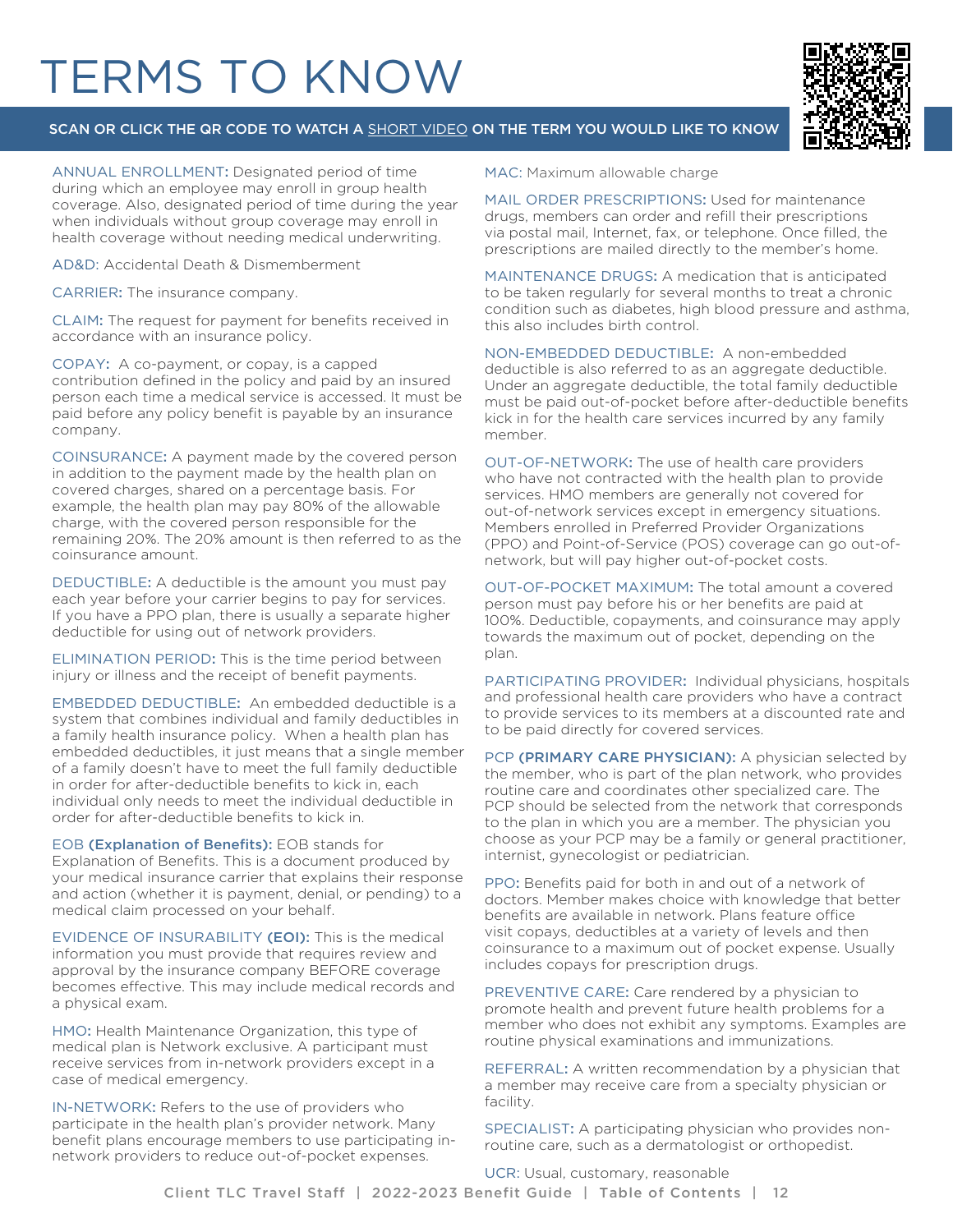# <span id="page-12-0"></span>MANDATORY NOTICES

## IMPORTANT NOTICE ABOUT THIS GUIDE AND THE LEGISLATIVE NOTICES INCLUDED

A Plan Sponsor's responsibilities include making sure the health plan complies with ERISA, ACA and other federal and state regulations. Various federal notices are set forth below. Even if employers use third-party service providers to manage the plan, there are still certain functions that may make the employer responsible as a fiduciary. Plan Sponsors are recommended to maintain comprehensive record-keeping documents for up to seven years.

Insurance Office of America does not intend for you to use this guide as a substitute for legal counsel. Should you have any questions or concerns, you should contact your legal counsel for further guidance on all matters pertaining to compliance. Importantly, since this information is intended as a brief overview, please refer to the applicable federal regulations for more specific and detailed information. In addition, please note that States may have additional laws, restrictions and benefits that are more protective of individuals. You should always consult your State's benefits and insurance laws for further guidance.

IF you (and/or your dependents) have Medicare or will become eligible for Medicare in the next 12 months, a Federal law gives you more choices about your prescription drug coverage. Please see pages 14-15 for more details.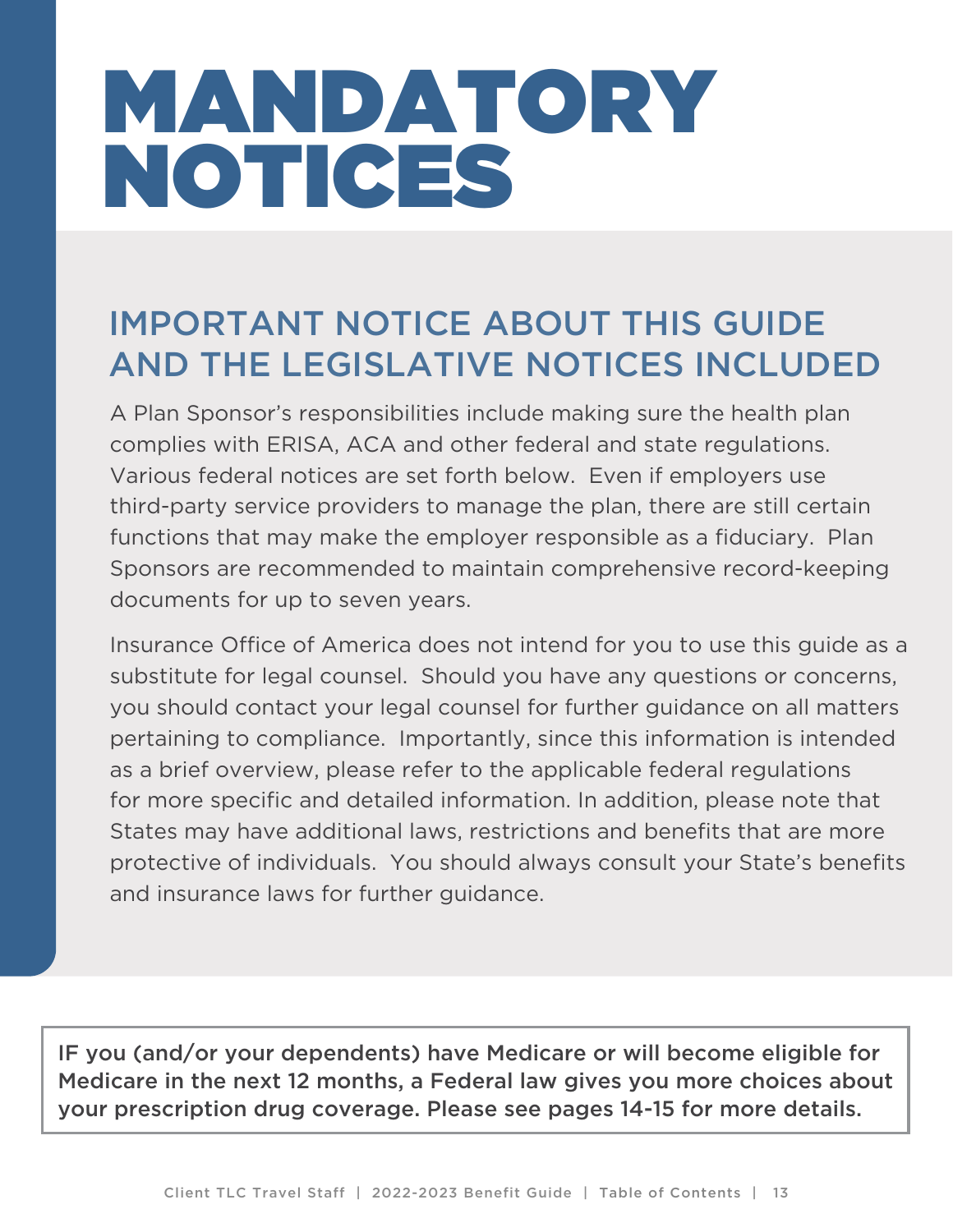### <span id="page-13-0"></span>Important Notice: Medicare Part D Creditable Coverage Disclosure

your current prescription drug coverage with Medicare drug plan. TLC Travel Staff and about your options under Medicare's prescription drug coverage. This information can help you decide whether or not you want to join a Medicare drug plan. If you are considering joining, you should compare your current coverage, including which drugs are covered at what cost, with the coverage and costs of the plans offering Medicare prescription drug coverage in your area. Information about where you can get help to make decisions about your prescription drug coverage is at the end of this notice. There are two important things you need to know about your current coverage and Medicare's prescription drug coverage:

- 1. Medicare prescription drug coverage became available in 2006 to everyone with Medicare. You can get this coverage if you join a Medicare Prescription Drug Plan or join a Medicare Advantage Plan (like an HMO or PPO) that offers prescription drug coverage. All Medicare drug plans provide at least a standard level of coverage set by Medicare. Some plans may also offer more coverage for a higher monthly premium.
- 2. TLC Travel Staff has determined that the prescription drug coverage offered by the **AXKQ, AXKO** plans are, on average for all plan participants, expected to pay out as much as standard Medicare prescription drug coverage pays and is therefore considered Creditable Coverage. Because your existing coverage is Creditable Coverage, you can keep this coverage and not pay a higher premium (a penalty) if you later decide to join a Medicare drug plan.

#### When Can You Join A Medicare Drug Plan?

become eligible for Medicare and each year from group plan. October 15th to December 7th.

However, if you lose your current creditable prescription drug coverage, through no fault of

Please read this notice carefully and keep it where your own, you will also be eligible for a two (2) you can find it. This notice has information about month Special Enrollment Period (SEP) to join a

#### What Happens To Your Current Coverage If You Decide to Join A Medicare Drug Plan?

If you decide to join a Medicare drug plan, your group plan coverage as an employee, or dependent or spouse of an active employee will not be affected. There is coordination of benefits and the group plan will be your primary coverage and Medicare will be your secondary coverage. However, if you drop current coverage under the group plan and enroll in a Medicare prescription drug plan, you will not be able to re-enroll for medical and prescription drug coverage until the next annual enrollment period, or upon a qualifying life event for which enrollment is permitted, if earlier (and only if you are eligible for coverage at the time your reenrollment would be effective). In addition, your current coverage pays for medical expenses, in addition to prescription drugs, and if you choose to drop prescription drug coverage, you must also drop your medical coverage as well.

If you (or a dependent/spouse) are covered under the group plan through COBRA and later are covered by Medicare, the medical and prescription drug coverage under the group plan will be cancelled, if permitted by law. Once you cease to be covered under COBRA, you may not reinstate your COBRA coverage under the group plan.

 You can join a Medicare drug plan when you first Medicare and when coverage terminates under the Therefore, before deciding whether to join a Medicare drug plan, you should carefully compare your current coverage, including which drugs are covered, with the coverage and cost of the Medicare drug plans in your area. Please refer to group plan's summary plan description for information about coverage, how the group plan coordinates with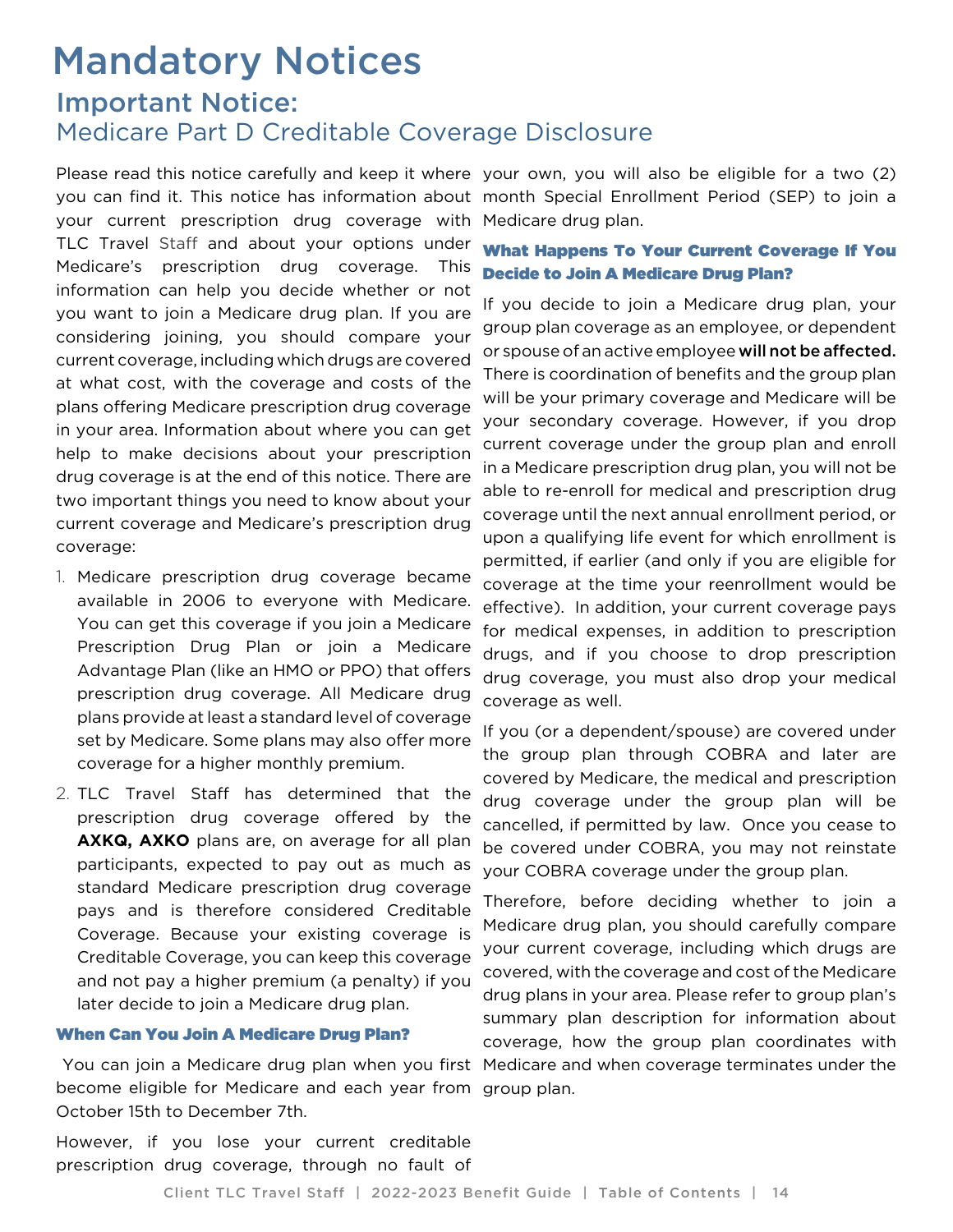### Important Notice: Medicare Part D Creditable Coverage Disclosure

#### When Will You Pay A Higher Premium (Penalty) • Call your State Health Insurance Assistance To Join A Medicare Drug Plan?

You should also know that if you drop or lose your current coverage under the group plan and don't join a Medicare drug plan within 63 continuous days after your current coverage ends, you may pay a higher premium (a penalty) to join a Medicare drug plan later.

If you go 63 continuous days or longer without creditable prescription drug coverage, your monthly premium may go up by at least 1% of the Medicare base beneficiary premium per month for every month that you did not have that coverage. For example, if you go nineteen months without creditable coverage, your premium may consistently be at least 19% higher than the Medicare base beneficiary premium. You may have to pay this higher premium (a penalty) as long as you have Medicare prescription drug coverage. In addition, you may have to wait until the following October to join.

#### For More Information About This Notice Or Your Current Prescription Drug Coverage

Contact your Human Resources for further information. NOTE: You'll get this notice each year. You will also get it before the next period you can join a Medicare drug plan, and if the group plan coverage changes. You also may request a copy of this notice at any time.

#### For More Information About *Your Options* Under Medicare Prescription Drug Coverage

More detailed information about Medicare plans that offer prescription drug coverage is in the "Medicare & You" handbook. You'll get a copy of the handbook in the mail every year from Medicare. You may also be contacted directly by Medicare drug plans.

#### For more information about Medicare prescription drug coverage:

• Visit [www.medicare.gov](http://www.medicare.gov)

- Program (see the inside back cover of your copy of the "Medicare & You" handbook for their telephone number) for personalized help
- Call 1-800-MEDICARE (1-800-633-4227). TTY users should call 1-877-486-2048.

If you have limited income and resources, extra help paying for Medicare prescription drug coverage is available. For information about this extra help, visit Social Security on the web at [www.socialsecurity.](http://www.socialsecurity.gov) [gov](http://www.socialsecurity.gov) or call them at 1-800-772-1213 (TTY 1-800- 325-0778).

For questions about Medicare prescription drug coverage,

Grace Agency is here to help.

#### *CRACE* MEDICARE INSURANCE CONSULTANTS



Educating you about Medicare insurance options and resources to meet your health and wellness goals.

OURS IS A KINDER AND GENTLER APPROACH TO THE WORLD OF MEDICARE INSURANCE



0-791 **b**  $\bullet$  **i**  $\stackrel{\frown}{\phantom{}_{\sim}}$ grad **We complete your enrollment process.** 800-791-4840 | info@graceagency.org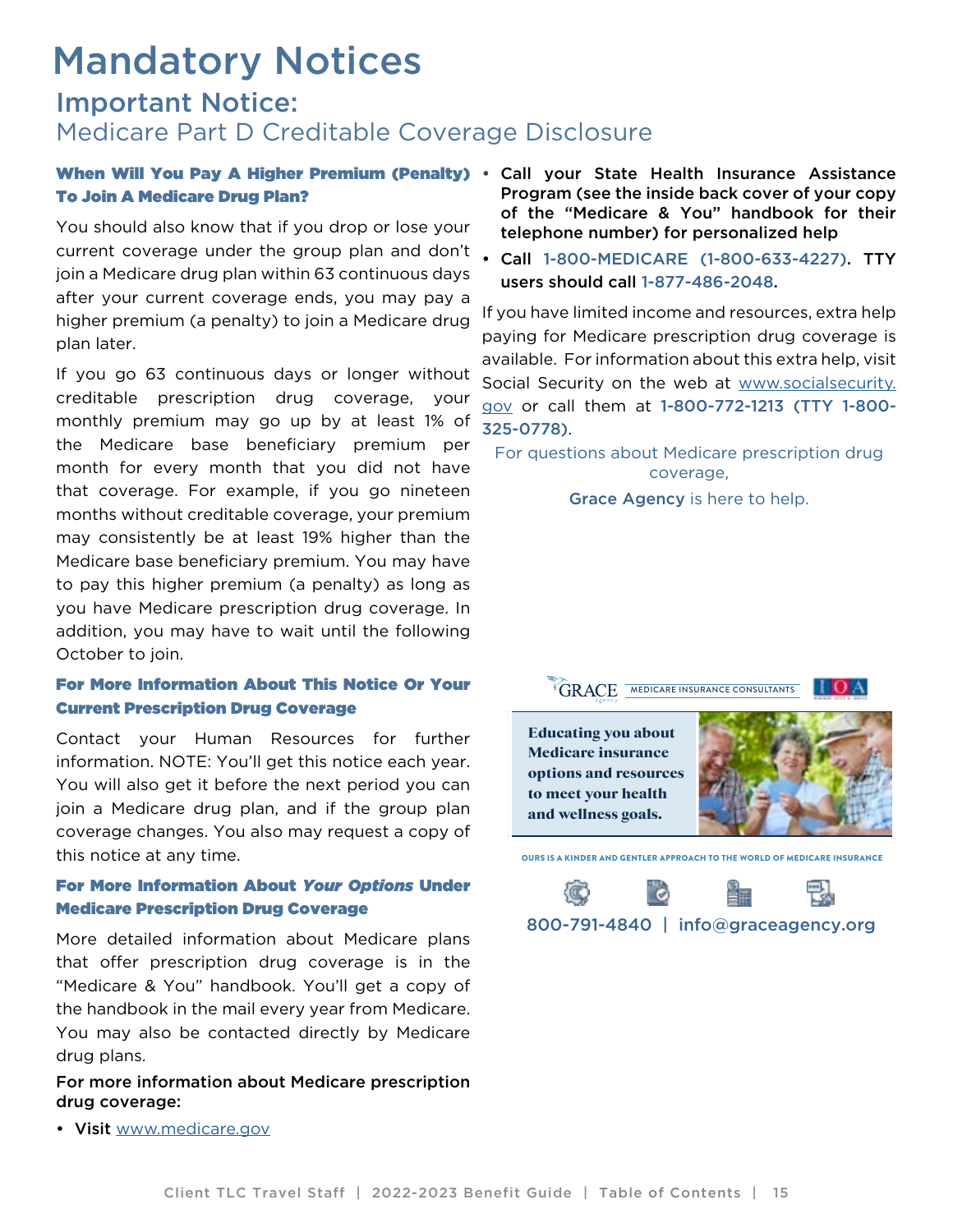#### HIPAA Notice of Special Enrollment Rights

If you are declining enrollment for yourself or your dependents (including your spouse) because of other health insurance or group health plan coverage, you may be able to enroll yourself and your dependents in this plan if you or your dependents lose eligibility for that other coverage (or if the employer stops contributing toward your or your dependents other coverage). However, you must request enrollment within 30 days after your or your dependents other coverage ends.

In addition, if you have a new dependent as a result of marriage, birth, adoption, or placement for adoption, you may be able to enroll yourself and your dependents. However, you must request enrollment within 30 days after the marriage, birth, adoption, or placement for adoption.

If you or your dependents lose eligibility for coverage under Medicaid or the Children's Health Insurance Program (CHIP) or become eligible for a premium assistance subsidy under Medicaid or CHIP, you may be able to enroll yourself and your dependents. You must request enrollment within 60 days of the loss of Medicaid or CHIP coverage or the determination of eligibility for a premium assistance subsidy.

To request special enrollment or obtain more information, please contact Human Resources.

#### Health Insurance Portability and Accountability Act (HIPAA) Privacy Rights

The Health Insurance Portability and Accountability Act of 1996 ("HIPAA") requires that we maintain the privacy of protected health information, give notice of our legal duties and privacy practices regarding health information about you and follow the terms of our notice currently in effect.

If not attached to this document, you may request a copy of the current Privacy Practices, explaining how medical information about you may be used and disclosed and how you can get access to this information.

As Required by Law. We will disclose Health Information when required to do so by international, federal, state or local law.

You have the right to inspect and copy, right to an electronic copy of electronic medical records, right to get notice of a breach, right to amend, right to an accounting of disclosures, right to request restrictions, right to request confidential communications, right to a paper copy of this notice and the right to file a complaint if you believe your privacy rights have been violated.

#### Model General Notice of COBRA Continuation of Coverage Rights

#### INTRODUCTION

You're getting this notice because you recently gained coverage under a group health plan (the Plan). This notice has important information about your right to COBRA

continuation coverage, which is a temporary extension of coverage under the Plan. This notice explains COBRA continuation coverage, when it may become available to you and your family, and what you need to do to protect your right to get it. When you become eligible for COBRA, you may also become eligible for other coverage options that may cost less than COBRA continuation coverage.

The right to COBRA continuation coverage was created by a federal law, the Consolidated Omnibus Budget Reconciliation Act of 1985 (COBRA). COBRA continuation coverage can become available to you and other members of your family when group health coverage would otherwise end. For more information about your rights and obligations under the Plan and under federal law, you should review the Plan's Summary Plan Description or contact the Plan Administrator.

You may have other options available to you when you lose group health coverage. For example, you may be eligible to buy an individual plan through the Health Insurance Marketplace. By enrolling in coverage through the Marketplace, you may qualify for lower costs on your monthly premiums and lower out-of-pocket costs. Additionally, you may qualify for a 30-day special enrollment period for another group health plan for which you are eligible (such as a spouse's plan), even if that plan generally doesn't accept late enrollees.

#### WHAT IS COBRA CONTINUATION COVERAGE?

COBRA continuation coverage is a continuation of Plan coverage when it would otherwise end because of a life event. This is also called a "qualifying event." Specific qualifying events are listed later in this notice. After a qualifying event, COBRA continuation coverage must be offered to each person who is a "qualified beneficiary." You, your spouse, and your dependent children could become qualified beneficiaries if coverage under the Plan is lost because of the qualifying event. Under the Plan, qualified beneficiaries who elect COBRA continuation coverage **must pay** for COBRA continuation coverage.

If you're an employee, you'll become a qualified beneficiary if you lose your coverage under the Plan because of the following qualifying events:

- Your hours of employment are reduced, or
- Your employment ends for any reason other than your gross misconduct.

If you're the spouse of an employee, you'll become a qualified beneficiary if you lose your coverage under the Plan because of the following qualifying events:

- Your spouse dies;
- Your spouse's hours of employment are reduced;
- Your spouse's employment ends for any reason other than his or her gross misconduct;
- Your spouse becomes entitled to Medicare benefits (under Part A, Part B, or both); or
- You become divorced or legally separated from your spouse.

Your dependent children will become qualified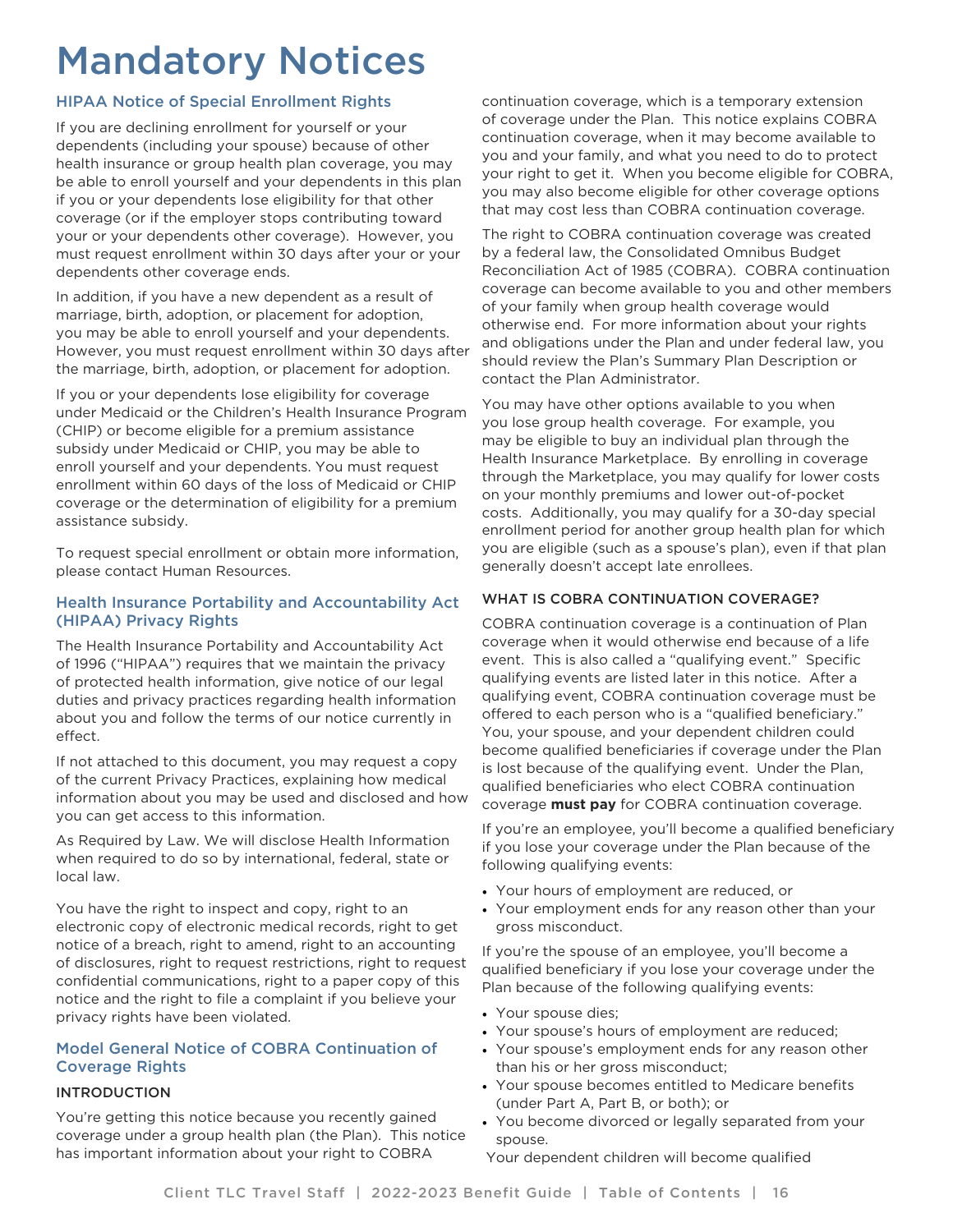beneficiaries if they lose coverage under the Plan because of the following qualifying events:

- The parent-employee dies;
- The parent-employee's hours of employment are reduced;
- The parent-employee's employment ends for any reason other than his or her gross misconduct;
- The parent-employee becomes entitled to Medicare benefits (Part A, Part B, or both);
- The parents become divorced or legally separated; or
- The child stops being eligible for coverage under the Plan as a "dependent child."

#### WHEN IS COBRA CONTINUATION COVERAGE AVAILABLE?

The Plan will offer COBRA continuation coverage to qualified beneficiaries only after the Plan Administrator has been notified that a qualifying event has occurred. The employer must notify the Plan Administrator of the following qualifying events:

- The end of employment or reduction of hours of employment;
- Death of the employee
- The employee's becoming entitled to Medicare benefits (under Part A, Part B, or both).

For all other qualifying events (divorce or legal separation of the employee and spouse or a dependent child's losing eligibility for coverage as a dependent child), you must notify the Plan Administrator within 60 days after the qualifying event occurs. You must provide this notice to: Human Resources.

#### HOW IS COBRA CONTINUATION COVERAGE PROVIDED?

Once the Plan Administrator receives notice that a qualifying event has occurred, COBRA continuation coverage will be offered to each of the qualified beneficiaries. Each qualified beneficiary will have an independent right to elect COBRA continuation coverage. Covered employees may elect COBRA continuation coverage on behalf of their spouses, and parents may elect COBRA continuation coverage on behalf of their children.

COBRA continuation coverage is a temporary continuation of coverage that generally lasts for 18 months due to employment termination or reduction of hours of work. Certain qualifying events, or a second qualifying event during the initial period of coverage, may permit a beneficiary to receive a maximum of 36 months of coverage.

There are also ways in which this 18-month period of COBRA continuation coverage can be extended:

#### *Disability extension of 18-month period of COBRA continuation coverage*

If you or anyone in your family covered under the Plan is determined by Social Security to be disabled and you notify the Plan Administrator in a timely fashion, you and your entire family may be entitled to get up to an

additional 11 months of COBRA continuation coverage, for a maximum of 29 months. The disability would have to have started at some time before the 60th day of COBRA continuation coverage and must last at least until the end of the 18-month period of COBRA continuation coverage. *Second qualifying event extension of 18-month period of continuation coverage*

If your family experiences another qualifying event during the 18 months of COBRA continuation coverage, the spouse and dependent children in your family can get up to 18 additional months of COBRA continuation coverage, for a maximum of 36 months, if the Plan is properly notified about the second qualifying event. This extension may be available to the spouse and any dependent children getting COBRA continuation coverage if the employee or former employee dies; becomes entitled to Medicare benefits (under Part A, Part B, or both); gets divorced or legally separated; or if the dependent child stops being eligible under the Plan as a dependent child. This extension is only available if the second qualifying event would have caused the spouse or dependent child to lose coverage under the Plan had the first qualifying event not occurred.

#### ARE THERE OTHER COVERAGE OPTIONS BESIDES COBRA CONTINUATION COVERAGE?

Yes. Instead of enrolling in COBRA continuation coverage, there may be other coverage options for you and your family through the Health Insurance Marketplace, Medicare, Medicaid, Children's Health Insurance Program (CHIP), or other group health plan coverage options (such as a spouse's plan) through what is called a "special enrollment period." Some of these options may cost less than COBRA continuation coverage. You can learn more about many of these options at [www.healthcare.gov.](http://www.healthcare.gov)

#### CAN I ENROLL IN MEDICARE INSTEAD OF COBRA CONTINUATION COVERAGE AFTER MY GROUP HEALTH PLAN COVERAGE ENDS?

In general, if you don't enroll in Medicare Part A or B when you are first eligible because you are still employed, after the Medicare initial enrollment period, you have an 8-month special enrollment period to sign up for Medicare Part A or B, beginning on the earlier of

- The month after your employment ends; or
- The month after group health plan coverage based on current employment ends.

If you don't enroll in Medicare and elect COBRA continuation coverage instead, you may have to pay a Part B late enrollment penalty and you may have a gap in coverage if you decide you want Part B later. If you elect COBRA continuation coverage and later enroll in Medicare Part A or B before the COBRA continuation coverage ends, the Plan may terminate your continuation coverage. However, if Medicare Part A or B is effective on or before the date of the COBRA election, COBRA coverage may not be discontinued on account of Medicare entitlement, even if you enroll in the other part of Medicare after the date of the election of COBRA coverage.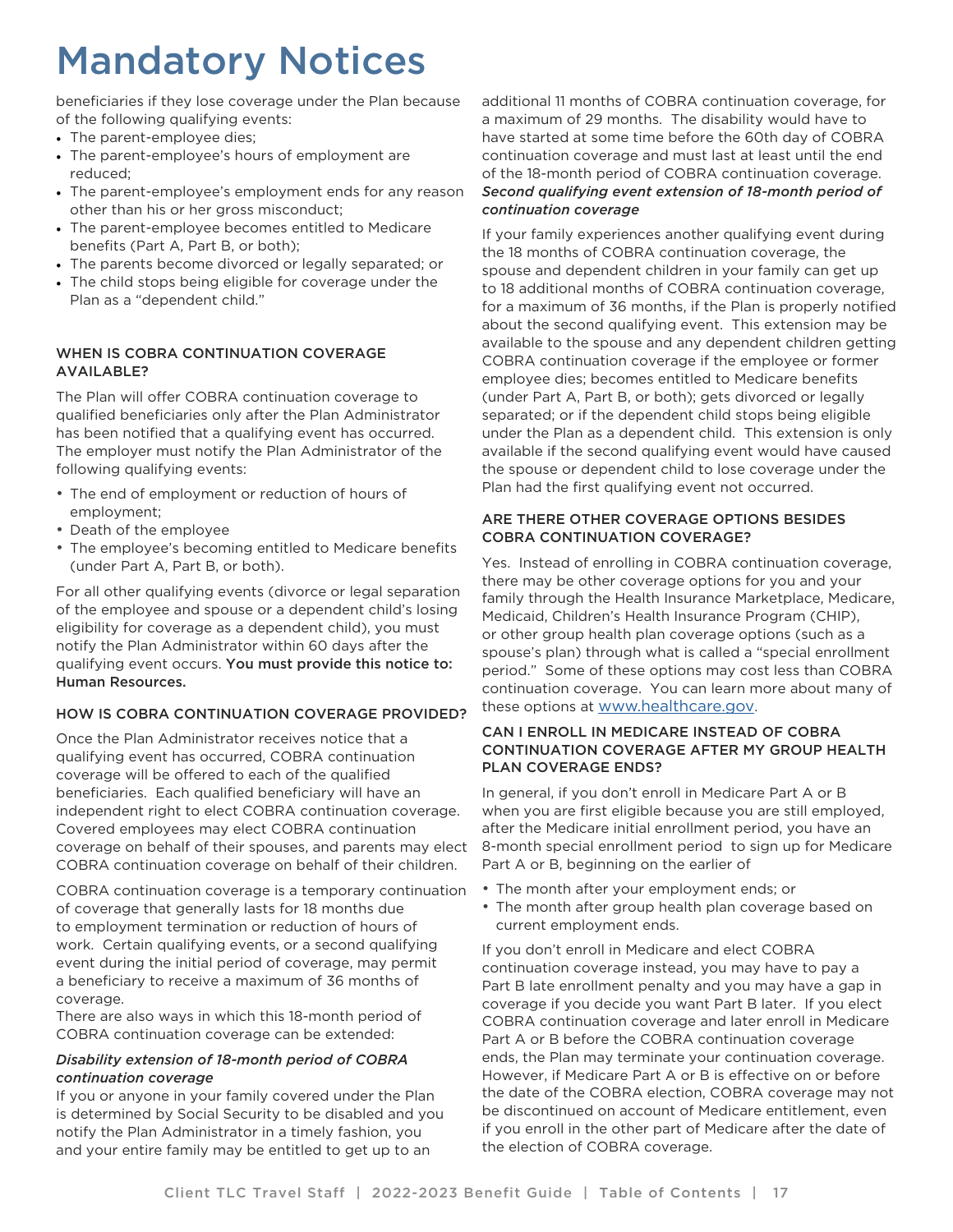If you are enrolled in both COBRA continuation coverage and Medicare, Medicare will generally pay first (primary payer) and COBRA continuation coverage will pay second. Certain plans may pay as if secondary to Medicare, even if you are not enrolled in Medicare.

For more information visit <https://www.medicare.gov/medicare-and-you>

#### IF YOU HAVE QUESTIONS

Questions concerning your Plan or your COBRA continuation coverage rights should be addressed to the contact or contacts identified below. For more information about your rights under the Employee Retirement Income Security Act (ERISA), including COBRA, the Patient Protection and Affordable Care Act, and other laws affecting group health plans, contact the nearest Regional or District Office of the U.S. Department of Labor's Employee Benefits Security Administration (EBSA) in your area or visit [www.dol.gov/ebsa.](http://www.dol.gov/ebsa) (Addresses and phone numbers of Regional and District EBSA Offices are available through EBSA's website.) For more information about the Marketplace, visit

[www.HealthCare.gov](http://www.HealthCare.gov).

#### KEEP YOUR PLAN INFORMED OF ADDRESS CHANGES

To protect your family's rights, let the Plan Administrator know about any changes in the addresses of family members. You should also keep a copy, for your records, of any notices you send to the Plan Administrator.

#### PLAN CONTACT INFORMATION

Plan and COBRA continuation coverage can be obtained on request:

TLC Travel Staff Dawn Taylor 2143 Park Crescent Dr., Land O' Lakes, FL 34639 727-741-6495

1 [https://www.medicare.gov/sign-up-change-plans/how-do](https://www.medicare.gov/sign-up-change-plans/how-do-i-get-parts-a-b/part-a-part-b-sign-up-periods. )[i-get-parts-a-b/part-a-part-b-sign-up-periods](https://www.medicare.gov/sign-up-change-plans/how-do-i-get-parts-a-b/part-a-part-b-sign-up-periods. )

#### Health Insurance Marketplace Coverage Options and Your Health Coverage

Beginning in 2014, there is a new way to buy health insurance: the Health Insurance Marketplace. To assist you as you evaluate options for you and your family, this notice provides some basic information about the new Marketplace.

#### What is the Health Insurance Marketplace?

The Marketplace is designed to help you find health insurance that meets your needs and fits your budget. The Marketplace offers "one-stop shopping" to find and compare private health insurance options. You may also be eligible for a new kind of tax credit that lowers your monthly premium right away.

Each year, the open enrollment period for health insurance coverage through the Marketplace runs from Nov. 1 through Dec. 15 of the previous year. After Dec. 15, you can get coverage through the Marketplace only if you qualify for a special enrollment period or are applying for Medicaid or the Children's Health Insurance Program (CHIP).

#### Can I Save Money on my Health Insurance Premiums in the Marketplace?

You may qualify to save money and lower your monthly premium, but only if your employer does not offer coverage, or offers coverage that doesn't meet certain standards. The savings on your premium that you're eligible for depends on your household income.

#### Does Employer Health Coverage Affect Eligibility for Premium Savings through the Marketplace?

Yes. If you have an offer of health coverage from your employer that meets certain standards, you will not be eligible for a tax credit through the Marketplace and may wish to enroll in your employer's health plan. However, you may be eligible for a tax credit that lowers your monthly premium or a reduction in certain cost-sharing if your employer does not offer coverage to you at all or does not offer coverage that meets certain standards.

If the cost of a plan from your employer that would cover you (and not any other members of your family) is more than 9.5 percent (as adjusted each year after 2014) of your household income for the year, or if the coverage your employer provides does not meet the "minimum value" standard set by the Affordable Care Act, you may be eligible for a tax credit. (An employer-sponsored health plan meets the "minimum value standard" if the plan's share of the total allowed benefit costs covered by the plan is no less than 60 percent of such costs.)

Note: If you purchase a health plan through the Marketplace instead of accepting health coverage offered by your employer, then you may lose the employer contribution (if any) to the employer-offered coverage. Also, this employer contribution—as well as your employee contribution to employer-offered coverage—is often excluded from income for federal and state income tax purposes. Your payments for coverage through the Marketplace are made on an after-tax basis.

For more information about your coverage offered by your employer, please check your summary plan description or contact Human Resources.

The Marketplace can help you evaluate your coverage options, including your eligibility for coverage through the Marketplace and its cost. Please visit [www.healthcare.gov](http://www.healthcare.gov) for more information, as well as an online application for health insurance coverage and contact information for a Health Insurance Marketplace in your area.

#### Women's Health and Cancer Rights Act of 1998

If you are enrolled in a health plan that covers the medical and surgical costs of a mastectomy, the WHCRA states that your plan must also cover the costs of certain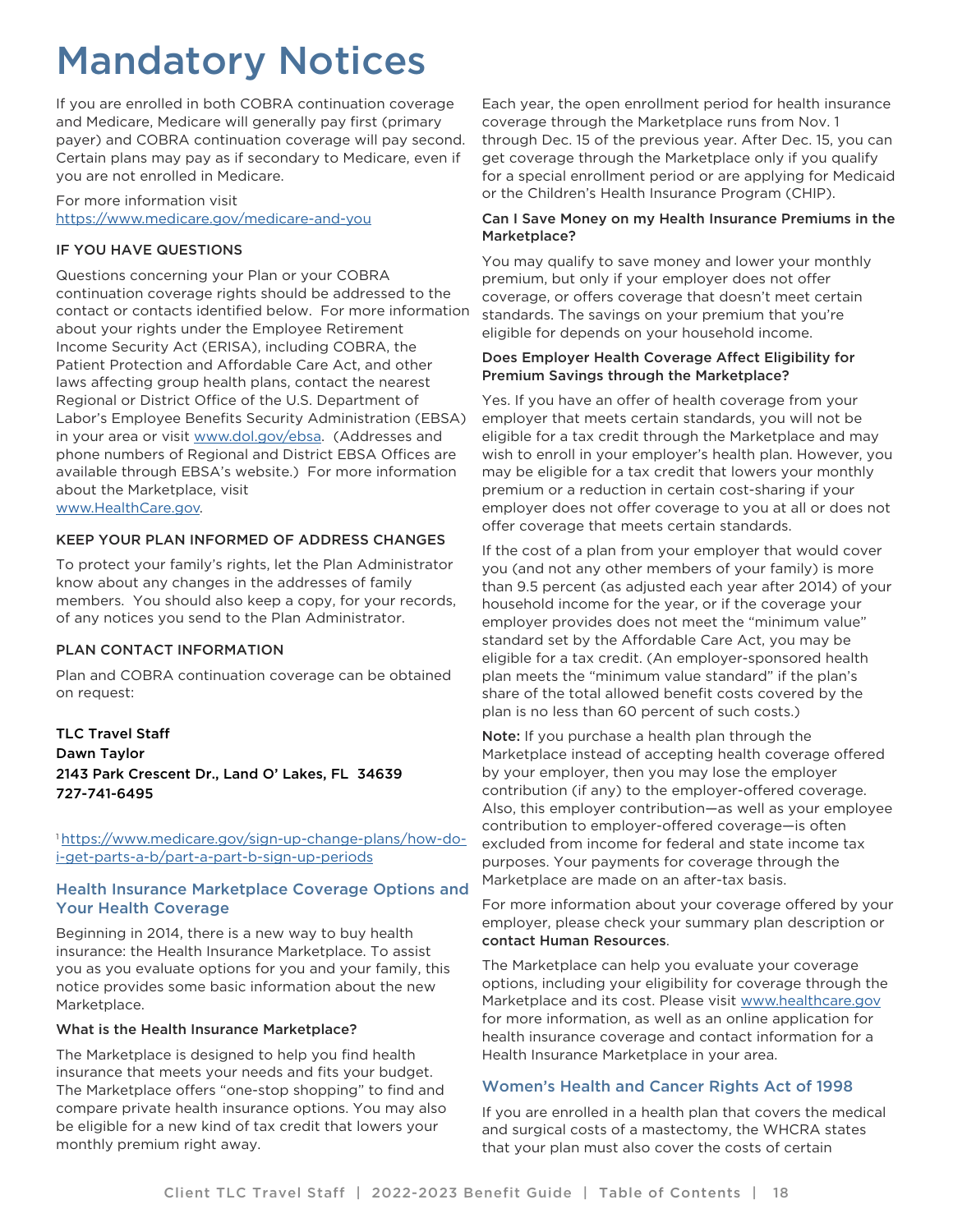reconstructive surgery and other post-mastectomy benefits.

If you have had or are going to have a mastectomy, you may be entitled to certain benefits under the Women's Health and Cancer Rights Act (WHCRA). For individuals receiving mastectomy-related benefits, coverage will be provided in a manner determined in consultation with the attending physician and the patient, for:

- All stages of reconstruction of the breast on which the mastectomy was performed;
- Surgery and reconstruction of the other breast to produce a symmetrical appearance;
- Prostheses; and
- Treatment of physical complications of the mastectomy, including lymphedema.

These benefits will be provided subject to the same deductibles and coinsurance applicable to other medical and surgical benefits provided under this plan. Therefore, the deductibles and coinsurance of your enrolled plan will apply.

If you would like more information on WHCRA benefits, contact your plan administrator or Human Resources.

#### Newborns' and Mothers' Health Protection Act

Group health plans and health insurance issuers generally may not, under Federal law, restrict benefits for any hospital length of stay in connection with childbirth for the mother or newborn child to less than 48 hours following a vaginal delivery, or less than 96 hours following a cesarean section. However, Federal law generally does not prohibit the mother's or newborn's attending provider, after consulting with the mother, from discharging the mother or her newborn earlier than 48 hours (or 96 hours as applicable). In any case, plans and issuers may not, under Federal law, require that a provider obtain authorization from the plan or the insurance issuer for prescribing a length of stay not in excess of 48 hours (or 96 hours).

#### Premium Assistance Under Medicaid and the Children's Health Insurance Program (CHIP)

If you or your children are eligible for Medicaid or CHIP and you're eligible for health coverage from your employer, your state may have a premium assistance program that can help pay for coverage, using funds from their Medicaid or CHIP programs. If you or your children aren't eligible for Medicaid or CHIP, you won't be eligible for these premium assistance programs but you may be able to buy individual insurance coverage through the Health Insurance Marketplace. For more information, visit [www.healthcare.](http://www.healthcare.gov) [gov](http://www.healthcare.gov).

If you or your dependents are already enrolled in Medicaid or CHIP and you live in a State listed below, contact your State Medicaid or CHIP office to find out if premium assistance is available.

If you or your dependents are NOT currently enrolled

in Medicaid or CHIP, and you think you or any of your dependents might be eligible for either of these programs, contact your State Medicaid or CHIP office or dial 1-877- KIDS NOW or [www.insurekidsnow.gov](http://www.insurekidsnow.gov) to find out how to apply. If you qualify, ask your state if it has a program that might help you pay the premiums for an employersponsored plan.

If you or your dependents are eligible for premium assistance under Medicaid or CHIP, as well as eligible under your employer plan, your employer must allow you to enroll in your employer plan if you aren't already enrolled. This is called a "special enrollment" opportunity, and you must request coverage within 60 days of being determined eligible for premium assistance. If you have questions about enrolling in your employer plan, contact the Department of Labor at [www.askebsa.dol.gov](http://www.askebsa.dol.gov) or call 1-866-444-EBSA (3272).

If you live in one of the following states, you may be eligible for assistance paying your employer health plan premiums. The following list of states is current as of July 31, 2020. Contact your State for more information on eligibility.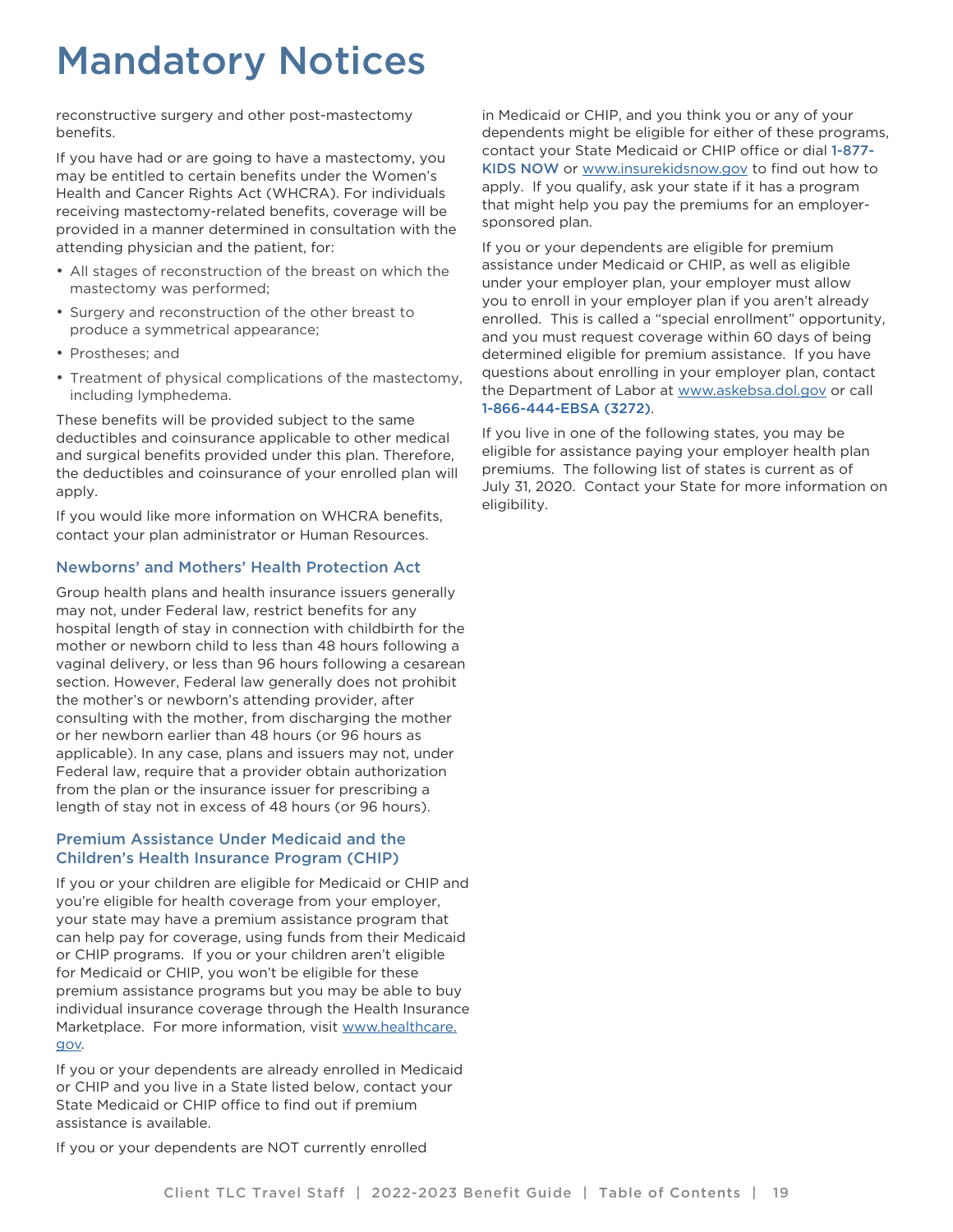|                                                                                                    | <b>KENTUCKY - Medicaid</b>                                                                                                       |
|----------------------------------------------------------------------------------------------------|----------------------------------------------------------------------------------------------------------------------------------|
| <b>ALABAMA - Medicaid</b>                                                                          |                                                                                                                                  |
| Website: http://myalhipp.com/<br>Phone: 1-855-692-5447                                             | Kentucky Integrated Health Insurance Premium Payment<br>Program (KI-HIPP) Website:                                               |
| <b>ALASKA - Medicaid</b>                                                                           | https://chfs.ky.gov/agencies/dms/member/Pages/kihipp.                                                                            |
| The AK Health Insurance Premium Payment Program                                                    | aspx<br>Phone: 1-855-459-6328                                                                                                    |
| Website: http://myakhipp.com/<br>Phone: 1-866-251-4861                                             | Email: KIHIPP.PROGRAM@ky.gov                                                                                                     |
| Email: CustomerService@MyAKHIPP.com                                                                | KCHIP Website: https://kidshealth.ky.gov/Pages/index.aspx                                                                        |
| <b>Medicaid Eligibility:</b>                                                                       | Phone: 1-877-524-4718<br>Kentucky Medicaid Website: https://chfs.ky.gov                                                          |
| http://dhss.alaska.gov/dpa/Pages/medicaid/default.aspx                                             | <b>LOUISIANA - Medicaid</b>                                                                                                      |
| <b>ARKANSAS - Medicaid</b>                                                                         |                                                                                                                                  |
| Website: http://myarhipp.com/<br>Phone: 1-855-MyARHIPP (855-692-7447)                              | Website: www.medicaid.la.gov or www.ldh.la.gov/lahipp<br>Phone: 1-888-342-6207 (Medicaid hotline) or 1-855-618-<br>5488 (LaHIPP) |
| <b>CALIFORNIA - Medicaid</b>                                                                       | <b>MAINE - Medicaid</b>                                                                                                          |
| Website: https://www.dhcs.ca.gov/services/Pages/TPLRD                                              | <b>Enrollment Website:</b>                                                                                                       |
| CAU cont.aspx<br>Phone: 916-440-5676                                                               | https://www.maine.gov/dhhs/ofi/applications-forms                                                                                |
|                                                                                                    | Phone: 1-800-442-6003 TTY: Maine relay 711                                                                                       |
| COLORADO - Health First Colorado (Colorado's Medicaid<br>Program) & Child Health Plan Plus (CHP+)  | Private Health Insurance Premium Webpage:                                                                                        |
| <b>Health First Colorado Website:</b>                                                              | https://www.maine.gov/dhhs/ofi/applications-forms<br>Phone: 1-800-977-6740 TTY: Maine relay 711                                  |
| https://www.healthfirstcolorado.com/                                                               | MASSACHUSETTS - Medicaid and CHIP                                                                                                |
| Health First Colorado Member Contact Center:                                                       |                                                                                                                                  |
| 1-800-221-3943/ State Relay 711<br>CHP+: https://www.colorado.gov/pacific/hcpf/child-health-       | Website:<br>http://www.mass.gov/eohhs/gov/departments/masshealth/                                                                |
| plan-plus                                                                                          | Phone: 1-800-862-4840                                                                                                            |
| CHP+ Customer Service: 1-800-359-1991 / State Relay 711<br>Health Insurance Buy-In Program (HIBI): | <b>MINNESOTA - Medicaid</b>                                                                                                      |
| https://www.colorado.gov/pacific/hcpf/health-                                                      | Website: https://mn.gov/dhs/people-we-serve/                                                                                     |
| insurancebuy-program                                                                               | children-andfamilies/health-care/health-care-                                                                                    |
| HIBI Customer Service: 1-855-692-6442                                                              | programs/programsand-services/other-insurance.jsp<br>Phone: 1-800-657-3739                                                       |
| <b>FLORIDA - Medicaid</b>                                                                          | MISSOURI - Medicaid                                                                                                              |
| Website: https://www.flmedicaidtplrecovery.com/                                                    | Website:                                                                                                                         |
| flmedicaidtplrecovery.com/hipp/index.html<br>Phone: 1-877-357-3268                                 | http://www.dss.mo.gov/mhd/participants/pages/hipp.htm                                                                            |
|                                                                                                    | Phone: 573-751-2005                                                                                                              |
| <b>GEORGIA - Medicaid</b>                                                                          | MONTANA - Medicaid                                                                                                               |
| Website: https://medicaid.georgia.gov/health-insurance-<br>premium-payment-program-hipp            | Website:                                                                                                                         |
| Phone: 678-564-1162 ext 2131                                                                       | http://dphhs.mt.gov/MontanaHealthcarePrograms/HIPP                                                                               |
| <b>INDIANA - Medicaid</b>                                                                          | Phone: 1-800-694-3084                                                                                                            |
| Healthy Indiana Plan for low-income adults 19-64                                                   | NEBRASKA - Medicaid                                                                                                              |
| Website: http://www.in.gov/fssa/hip/                                                               | Website: http://www.ACCESSNebraska.ne.gov                                                                                        |
| Phone: 1-877-438-4479                                                                              | Phone: (855) 632-7633<br>Lincoln: (402) 473-7000                                                                                 |
| All other Medicaid- Website: https://www.in.gov/<br>medicaid/                                      | Omaha: (402) 595-1178                                                                                                            |
| Phone 1-800-457-4584                                                                               | NEVADA - Medicaid                                                                                                                |
| IOWA - Medicaid and CHIP (Hawki)                                                                   | Medicaid Website: http://dhcfp.nv.gov                                                                                            |
| Medicaid Website: https://dhs.iowa.gov/ime/members                                                 | Medicaid Phone: 1-800-992-0900                                                                                                   |
| Medicaid Phone: 1-800-338-8366                                                                     | <b>NEW HAMPSHIRE - Medicaid</b>                                                                                                  |
| Hawki Website: http://dhs.iowa.gov/Hawki<br>Hawki Phone: 1-800-257-8563                            |                                                                                                                                  |
|                                                                                                    | Website: https://www.dhhs.nh.gov/oii/hipp.htm                                                                                    |
| <b>KANSAS - Medicaid</b>                                                                           | Phone: 603-271-5218                                                                                                              |
| Website: http://www.kdheks.gov/hcf/default.htm                                                     | Toll free number for the HIPP program:<br>1-800-852-3345, ext 5218                                                               |
| Phone: 1-800-792-4884                                                                              |                                                                                                                                  |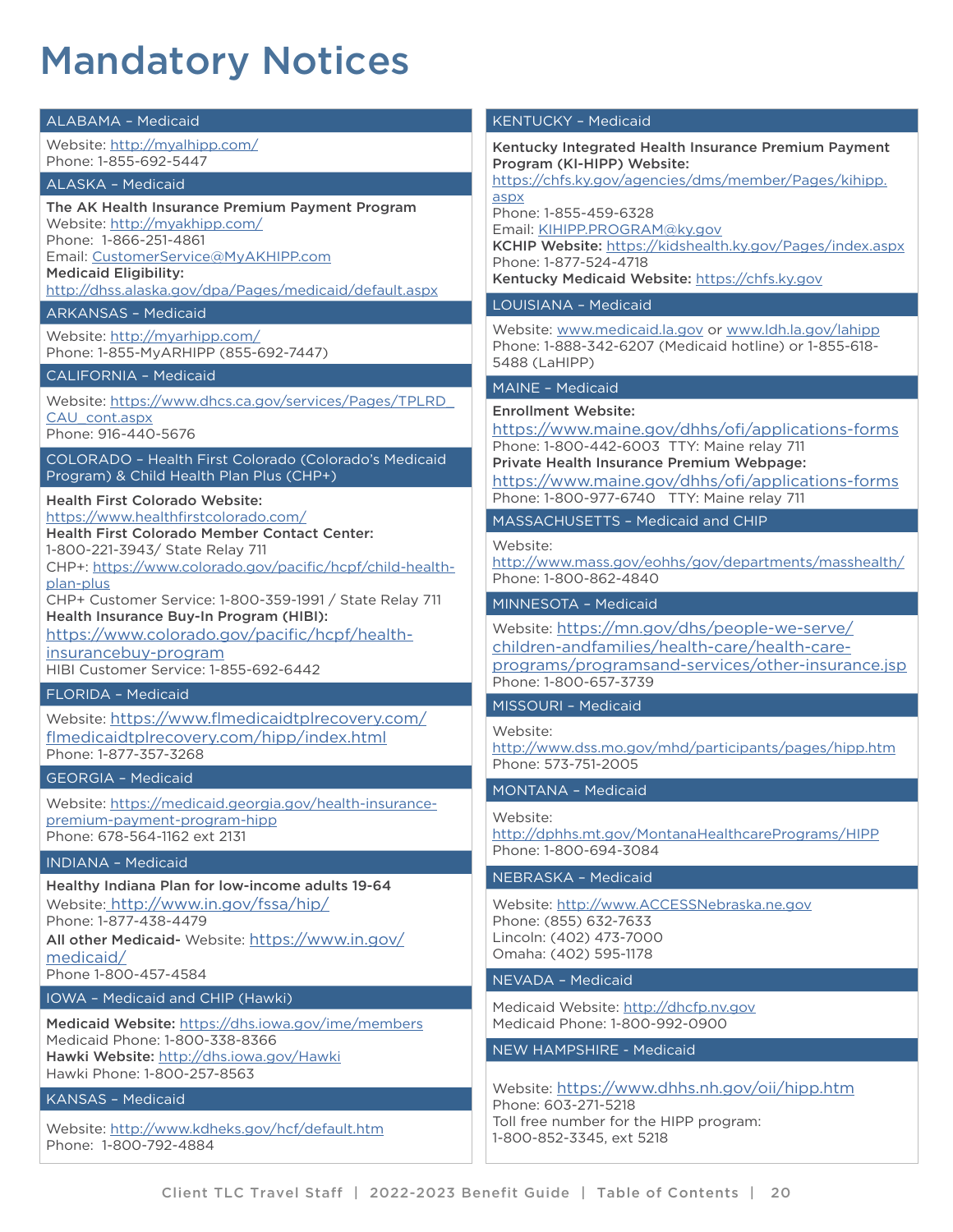#### NEW JERSEY - Medicaid and CHIP

Medicaid Website: [http://www.state.nj.us/humanservices/](http://www.state.nj.us/humanservices/
dmahs/clients/medicaid/) dmahs/clients/medicaid/ Medicaid Phone: 609-631-2392 CHIP Website: <http://www.njfamilycare.org/index.html> CHIP Phone: 1-800-701-0710

#### NEW YORK - Medicaid

Website: [https://www.health.ny.gov/health\\_care/medicaid/](https://www.health.ny.gov/health_care/medicaid/) Phone: 1-800-541-2831

#### NORTH CAROLINA – Medicaid

Website: https://medicaid.ncdhhs.gov/ Phone: 919-855-4100

#### NORTH DAKOTA – Medicaid

Website: http://www.nd.gov/dhs/services/medicalserv/medicaid/ Phone: 1-844-854-4825

#### OKLAHOMA – Medicaid and CHIP

Website:<http://www.insureoklahoma.org> Phone: 1-888-365-3742

#### OREGON – Medicaid

Website:<http://healthcare.oregon.gov/Pages/index.aspx> <http://www.oregonhealthcare.gov/index-es.html> Phone: 1-800-699-9075

#### PENNSYLVANIA – Medicaid

Website: https://www.dhs.pa.gov/providers/Providers/ Pages/Medical/HIPP-Program.aspx Phone: 1-800-692-7462

#### RHODE ISLAND – Medicaid

Website:<http://www.eohhs.ri.gov/> Phone: 1-855-697-4347, or 401-462-0311 (Direct RIte Share Line)

#### SOUTH CAROLINA – Medicaid

Website:<https://www.scdhhs.gov> Phone: 1-888-549-0820

SOUTH DAKOTA - Medicaid

Website:<http://dss.sd.gov> Phone: 1-888-828-0059

#### TEXAS – Medicaid

Website:<http://gethipptexas.com/> Phone: 1-800-440-0493

UTAH – Medicaid and CHIP

Medicaid Website: <https://medicaid.utah.gov/> CHIP Website: <http://health.utah.gov/chip> Phone: 1-877-543-7669

#### VERMONT– Medicaid

Website:<http://www.greenmountaincare.org/> Phone: 1-800-250-8427

#### VIRGINIA – Medicaid and CHIP

#### Medicaid Website:

http://www.coverva.org/programs\_premium\_assistance.cfm Medicaid Phone: 1-800-432-5924 CHIP Phone: 1-855-242-8282

WASHINGTON – Medicaid

Website: <https://www.hca.wa.gov/> Phone: 1-800-562-3022

WEST VIRGINIA – Medicaid

Website: <http://mywvhipp.com/> Toll-free phone: 1-855-MyWVHIPP (1-855-699-8447)

WISCONSIN - Medicaid and CHIP

#### Website:

<https://www.dhs.wisconsin.gov/publications/p1/p10095.pdf> Phone: 1-800-362-3002

#### WYOMING - Medicaid

Website: <https://wyequalitycare.acs-inc.com/> Phone: 307-777-7531

To see if any other states have added a premium assistance program since July 31, 2020, or for more information on special enrollment rights, contact either:

U.S. Department of Labor

Employee Benefits Security Administration

[www.dol.gov/agencies/ebsa](http://www.dol.gov/agencies/ebsa)

1-866-444-EBSA (3272)

U.S. Department of Health and Human Services Centers for Medicare & Medicaid Services

#### [www.cms.hhs.gov](http://www.cms.hhs.gov)

1-877-267-2323, Menu Option 4, Ext. 61565

#### Paperwork Reduction Act Statement

According to the Paperwork Reduction Act of 1995 (Pub. L. 104-13) (PRA), no persons are required to respond to a collection of information unless such collection displays a valid Office of Management and Budget (OMB) control number. The Department notes that a Federal agency cannot conduct or sponsor a collection of information unless it is approved by OMB under the PRA, and displays a currently valid OMB control number, and the public is not required to respond to a collection of information unless it displays a currently valid OMB control number. See 44 U.S.C. 3507. Also, notwithstanding any other provisions of law, no person shall be subject to penalty for failing to comply with a collection of information if the collection of information does not display a currently valid OMB control number. See 44 U.S.C. 3512.

The public reporting burden for this collection of information is estimated to average approximately four minutes per respondent. Interested parties are encouraged to send comments regarding the burden estimate or any other aspect of this collection of information, including suggestions for reducing this burden, to the U.S. Department of Labor, Office of Policy and Research, Attention: PRA Clearance Officer, 200 Constitution Avenue, N.W., Room N-5718, Washington, DC 20210 or email [ebsa.opr@dol.gov](mailto:ebsa.opr%40dol.gov?subject=) and reference the OMB Control Number 1210-0123.

OMB Control Number 1210-0123 (expires 1/31/2023)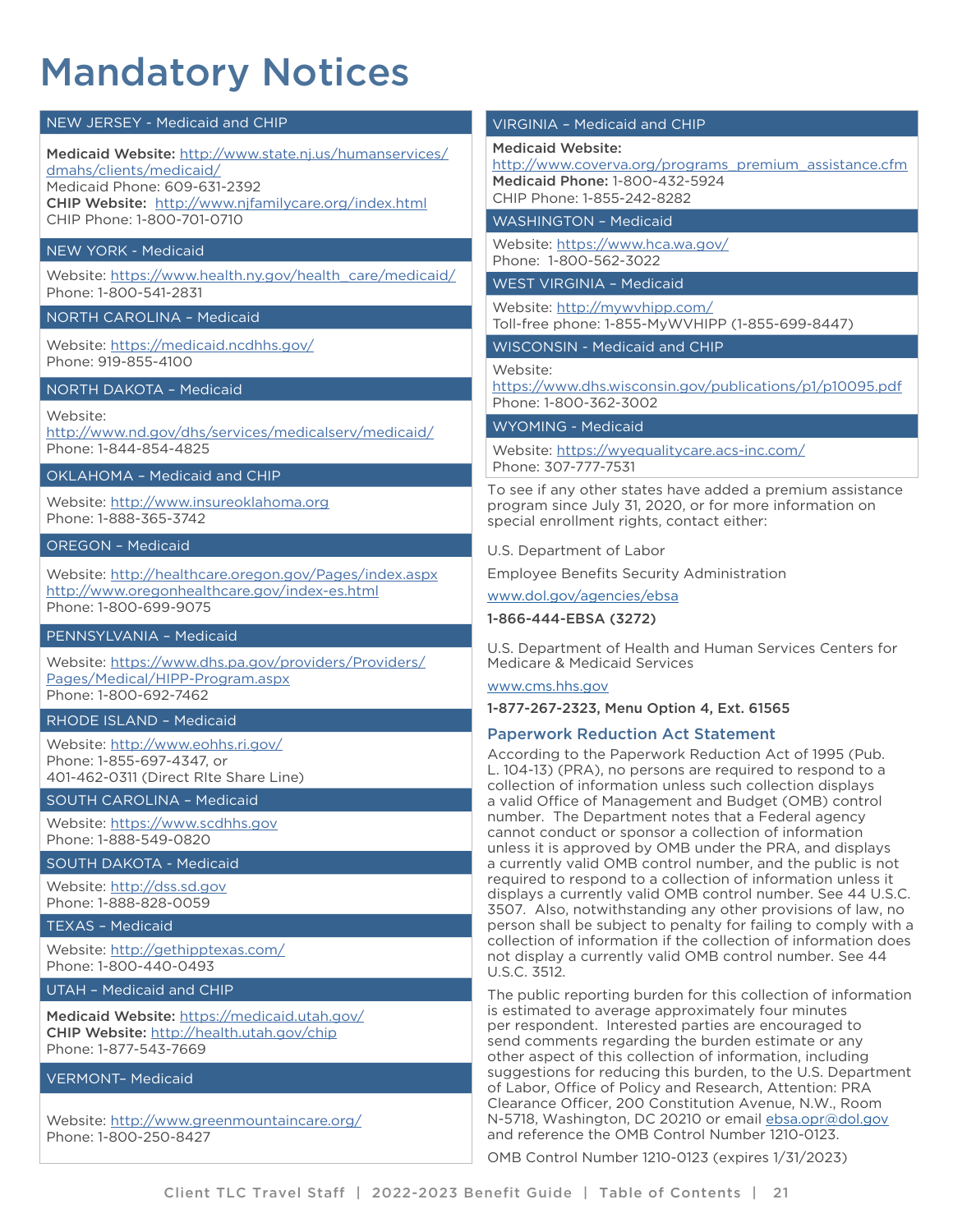### <span id="page-21-0"></span>CONTACTS



| LINE OF COVERAGE | CARRIER           | CUSTOMER SERVICE                        |
|------------------|-------------------|-----------------------------------------|
| Medical          | United Healthcare | 866-414-1959<br>www.myuhc.com           |
| Dental           | Guardian          | 888-Guardian<br>www.guardiananytime.com |
| Vision           | Guardian          | 888-Guardian<br>www.guardiananytime.com |

### INSURANCE OFFICE OF AMERICA

For assistance with benefits questions, membership card issues, claims, and billing inquiries please contact one of your IOA service team members per the contact information below:

| $NAMF - TITIF$              | PHONF        | FMAII               |
|-----------------------------|--------------|---------------------|
| Rod Metz<br>Account Manager | 407-998-5165 | Rod.Metz@ioausa.com |

#### **BENEPLACE**



BENEPLACE is a best-in-class savings platform that's reliable, budget-friendly, and focused on one thing: rewarding you with discounts on products and services from the brands you love!

Visit https://ioausa.savings.beneplace.com to find out more.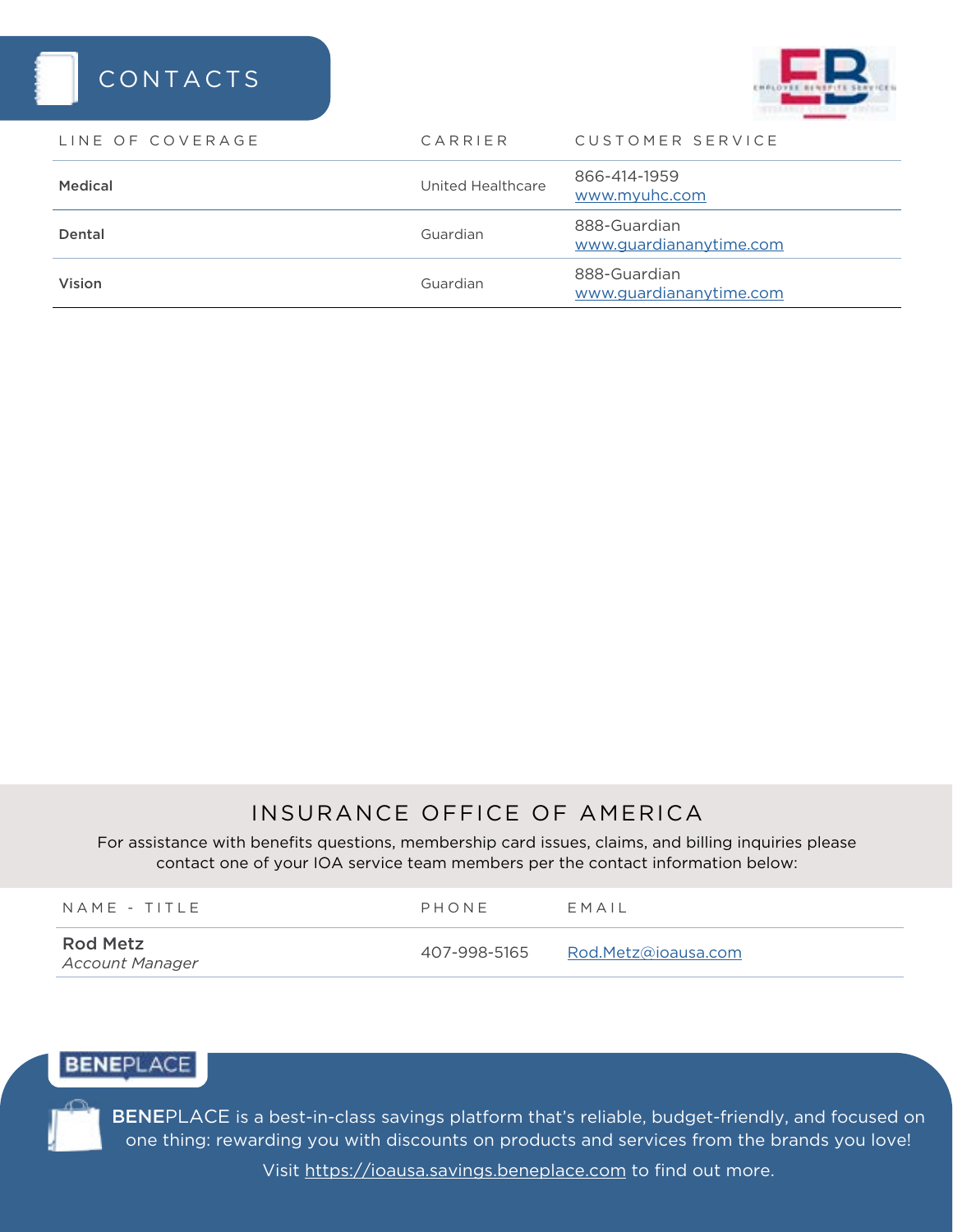# NOTES

## Dates & To-Do's

| <b>Important Dates:</b> | To Do:                 |
|-------------------------|------------------------|
|                         |                        |
|                         | <b>Service Service</b> |
|                         |                        |
|                         |                        |
|                         |                        |
|                         |                        |
|                         |                        |
|                         |                        |
|                         |                        |
|                         |                        |
|                         |                        |
|                         |                        |
|                         |                        |
|                         |                        |
|                         |                        |
|                         |                        |
|                         |                        |
|                         |                        |
|                         |                        |